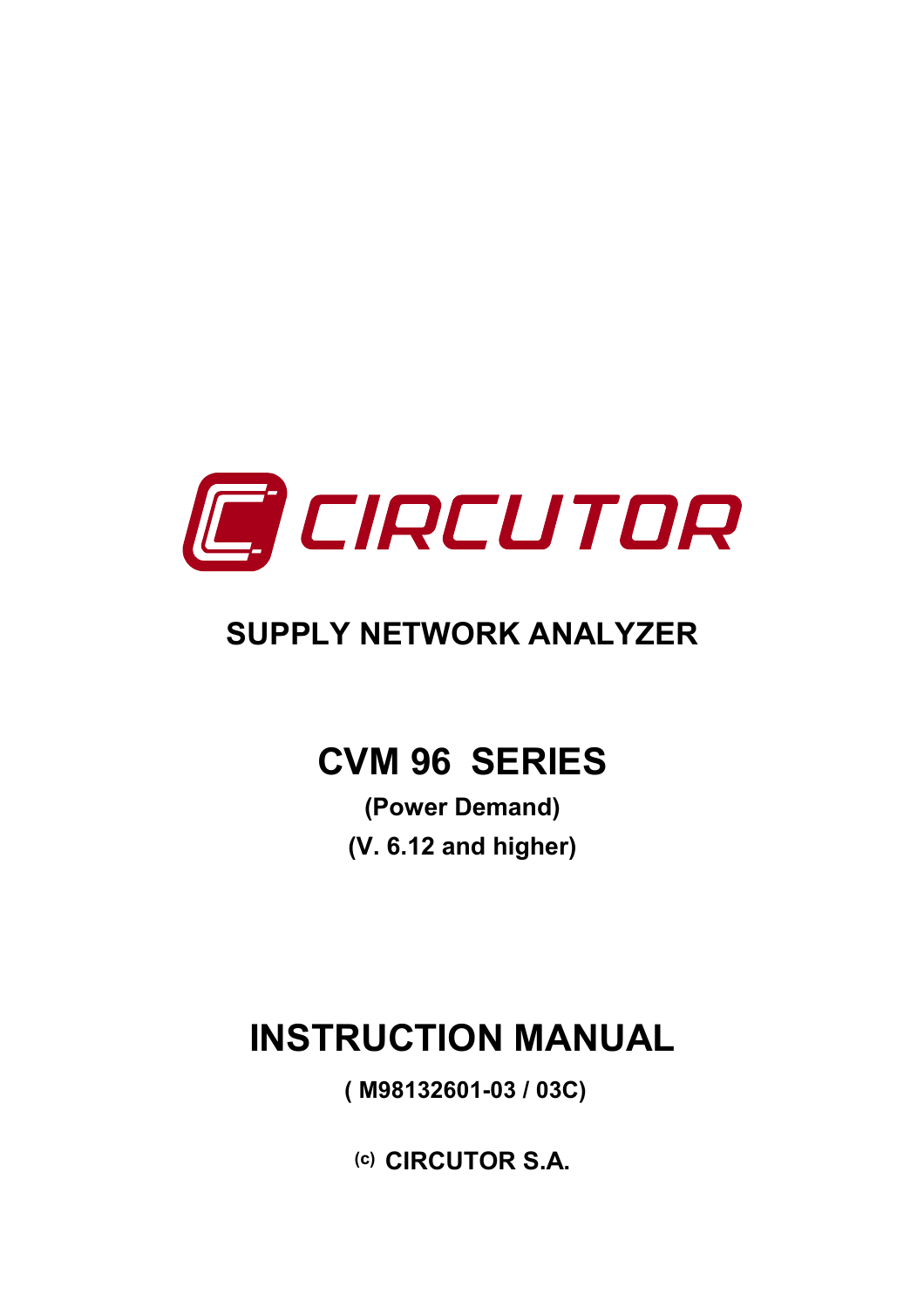|         | ----- Supply network analyzer CVM 96 ----------<br>$- - - - - - -$                                                                   | Page No. 1 |
|---------|--------------------------------------------------------------------------------------------------------------------------------------|------------|
|         | <b>CONTENTS</b>                                                                                                                      | page       |
| $1 -$   |                                                                                                                                      |            |
| $2 -$   |                                                                                                                                      |            |
| $3 -$   | 3.3.- CVM 96 (RS-232) Connection terninal (see lable on the rear part)  8                                                            |            |
| $4 -$   |                                                                                                                                      |            |
| $5 -$   | 5.10.- Additional screens when RELAY OUTPUTS (2 relays) are equipped  23                                                             |            |
| $6 -$   |                                                                                                                                      |            |
| $7 -$   |                                                                                                                                      |            |
| $8 -$   |                                                                                                                                      |            |
| $9 -$   |                                                                                                                                      |            |
| $10. -$ | 10.2.- RS-485 TYPE CONNECTION TO A RS-232 TYPE INPUT OF A PC  34<br>10.3.- RS-232 TYPE CONNECTION TO A RS-232 TYPE INPUT OF A PC  35 |            |
| $11 -$  |                                                                                                                                      |            |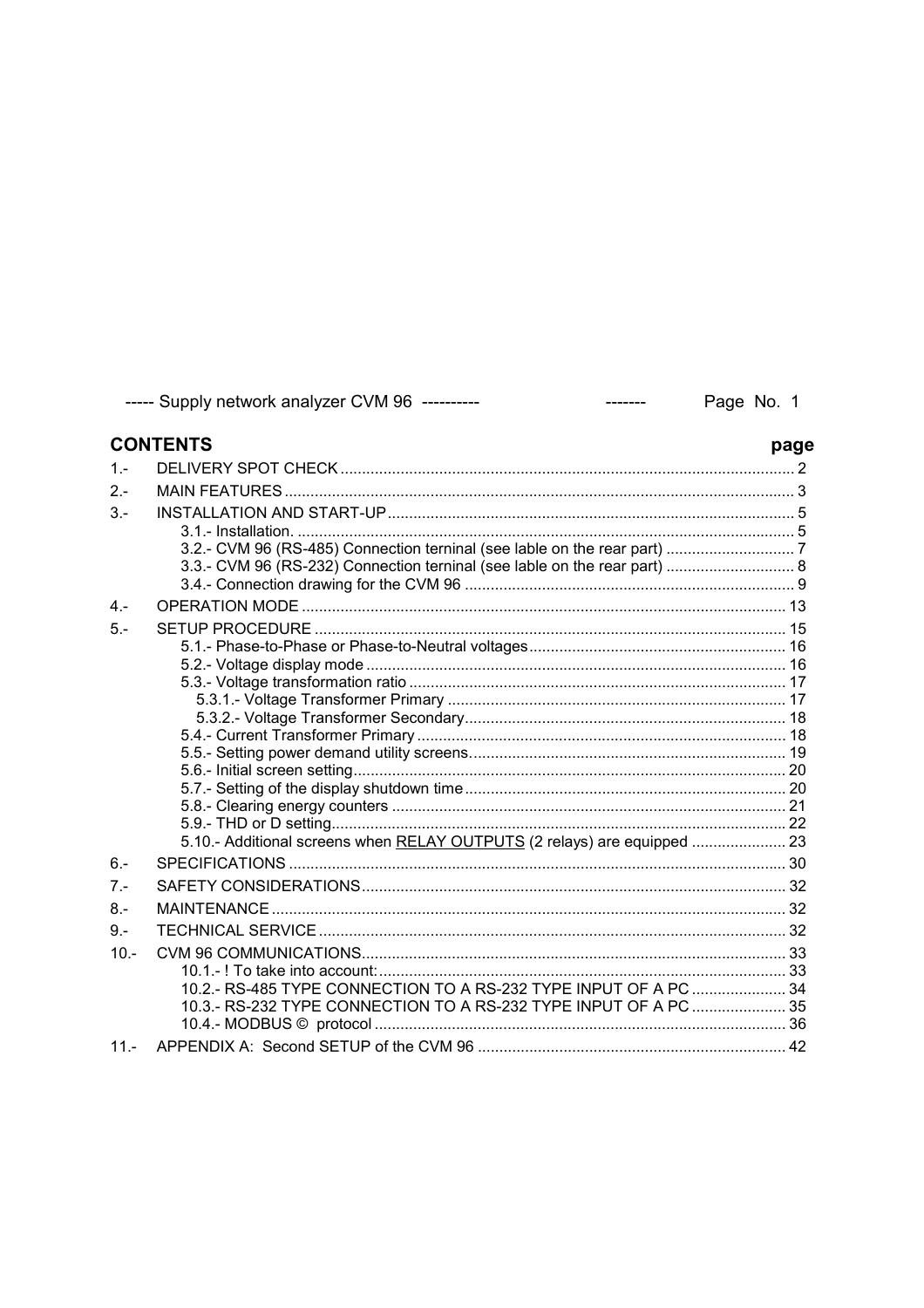# **1.- DELIVERY SPOT CHECK**

This manual is issued to help all the **CVM 96** users to install and use it in order get the best from it. After receiving the unit, please check the following points:

- (a) Does this device correspond to your order specifications?
- (b) Check if any damage was done during the shipment process.
- (c) Verify that it includes the correct instruction manual.

 The manual you hold in your hands contains information and warnings about the **CVM 96** that the user should respect in order to guarantee a proper operation of all the instrument functions and keep its safety conditions.

 $\Delta$  Before powering the instrument for the first time, verify following points:

# (a) **Power supply: see rear part of your CVM 96**

 **Standard**: **230 V a.c.** Single-phase, Frequency: 50 ... 60 Hz **SDC Model : 24 .... 120 V c.c.**

Other supply voltages, on request.

(b) Maximum measuring voltage:

 **Standard**: **300 V a.c. phase-neutral / 520 V a.c. between phases** Other models: on request  *CVM 96 – measuring 110V: 110 V a.c. phase-to-neutral / 190 V a.c. phase-to-phase CVM 96 – measuring 500V: 500 V a.c. phase-to-neutral / 866 V a.c. phase-to-phase* 

(c) Maximum measurable current: Current transformer of In / 5 A a.c.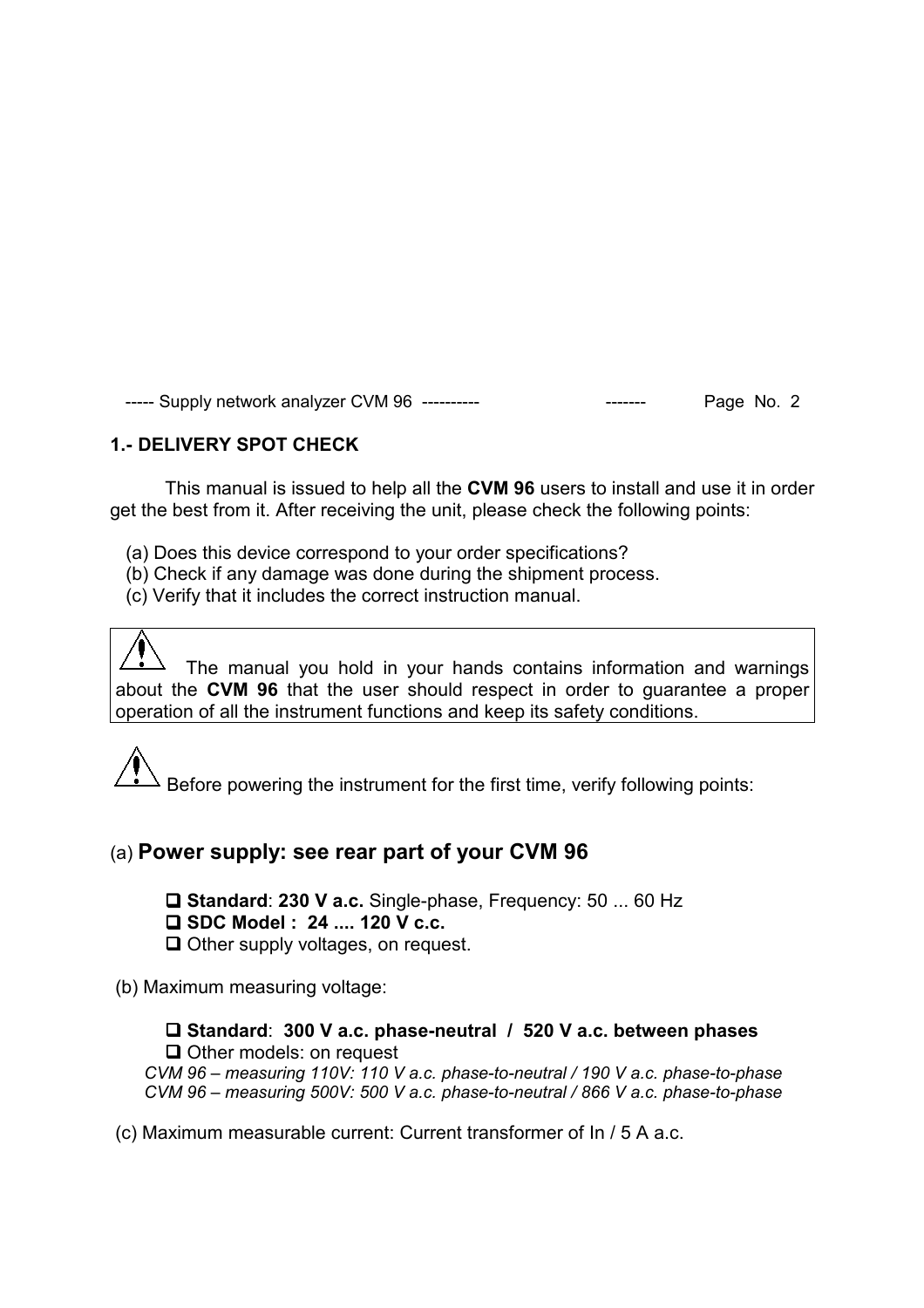#### **2.- MAIN FEATURES**

The **CVM 96** power meter is a programmable measuring instrument, offering several operation possibilities selectable in its SETUP option. Before power supplying the instrument, read the **CONNECTIONS and SETUP** sections and choose the most suitable operation mode for getting your desired data.



The **CVM 96** is an instrument which measures, calculates and displays all the main electrical parameters at any electrical network (balanced or not). The measuring is true RMS value, through three a.c. voltage inputs and three a.c. current inputs (from Current Transformers .../ 5A).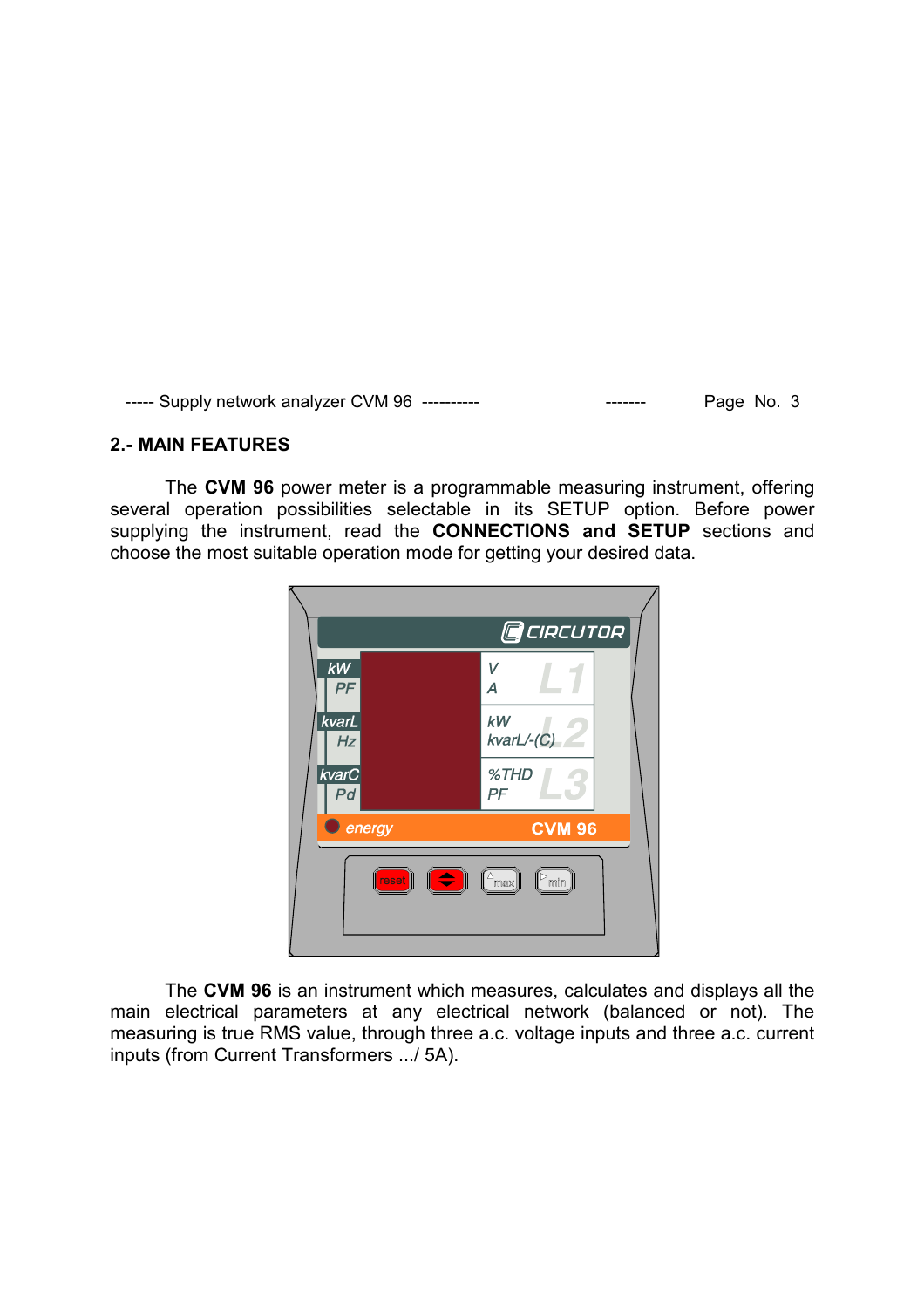| <b>Parameter</b>                                                     | <b>Symbol</b> | L1        | L2        | L3        | Average   |
|----------------------------------------------------------------------|---------------|-----------|-----------|-----------|-----------|
| Voltage (phase-neutral)                                              | V             | X         | X         | X         |           |
| Voltage (phase-phase)                                                | V             | X         | X         | X         |           |
| Current                                                              | Α             | X         | X         | X         | XX        |
| Frequency                                                            | Hz            | X         |           |           |           |
| Active power                                                         | kW            | X         | X         | X         | X         |
| Reactive power L                                                     | kvarL         | X         | x         | X         | X         |
| Reactive power C                                                     | kvarC         | X         | X         | X         | X         |
| Apparent power                                                       |               |           |           |           | <b>XX</b> |
| Power factor                                                         | PF            | X         | x         | x         | x         |
| $\cos \varphi$                                                       |               |           |           |           | <b>XX</b> |
| Power demand                                                         | Pd            | X         |           |           |           |
| kW h                                                                 | energy        |           |           |           | X         |
| kvarhL                                                               | energy        |           |           |           | x         |
| kvarhC                                                               | energy        |           |           |           | X         |
| Neutral current                                                      | $I_N$         | XX        |           |           |           |
| <b>Voltage THD</b>                                                   | % THD-V       | X         | X         | X         |           |
| <b>Current THD</b>                                                   | % THD-A       | x         | X         | X         |           |
| Individual harmonic current<br>content (Up to the $15^{\text{th}}$ ) |               | <b>XX</b> | <b>XX</b> | <b>XX</b> |           |
| xx: Communications<br>Available: x: Display and communications       |               |           |           |           |           |

By means of an internal microprocessor it simultaneously measures:

The CVM 96 delivers the visualization of above listed parameters by means of three 4-digit, led type, displays. Up to 3 parameters can be simultaneously read in the screen.

#### --------------------------------------------------------------------------------------------- **OTHER FEATURES**

- Low-size (96 x 96 mm), panel-mounting analyzer.
- True R.M.S. measuring system.
- Instantaneous, maximum and minimum values of each measured parameter.
- Energy measurement (indication through a lighting led)
- RS-485 or RS-232 type communication to a PC (optional)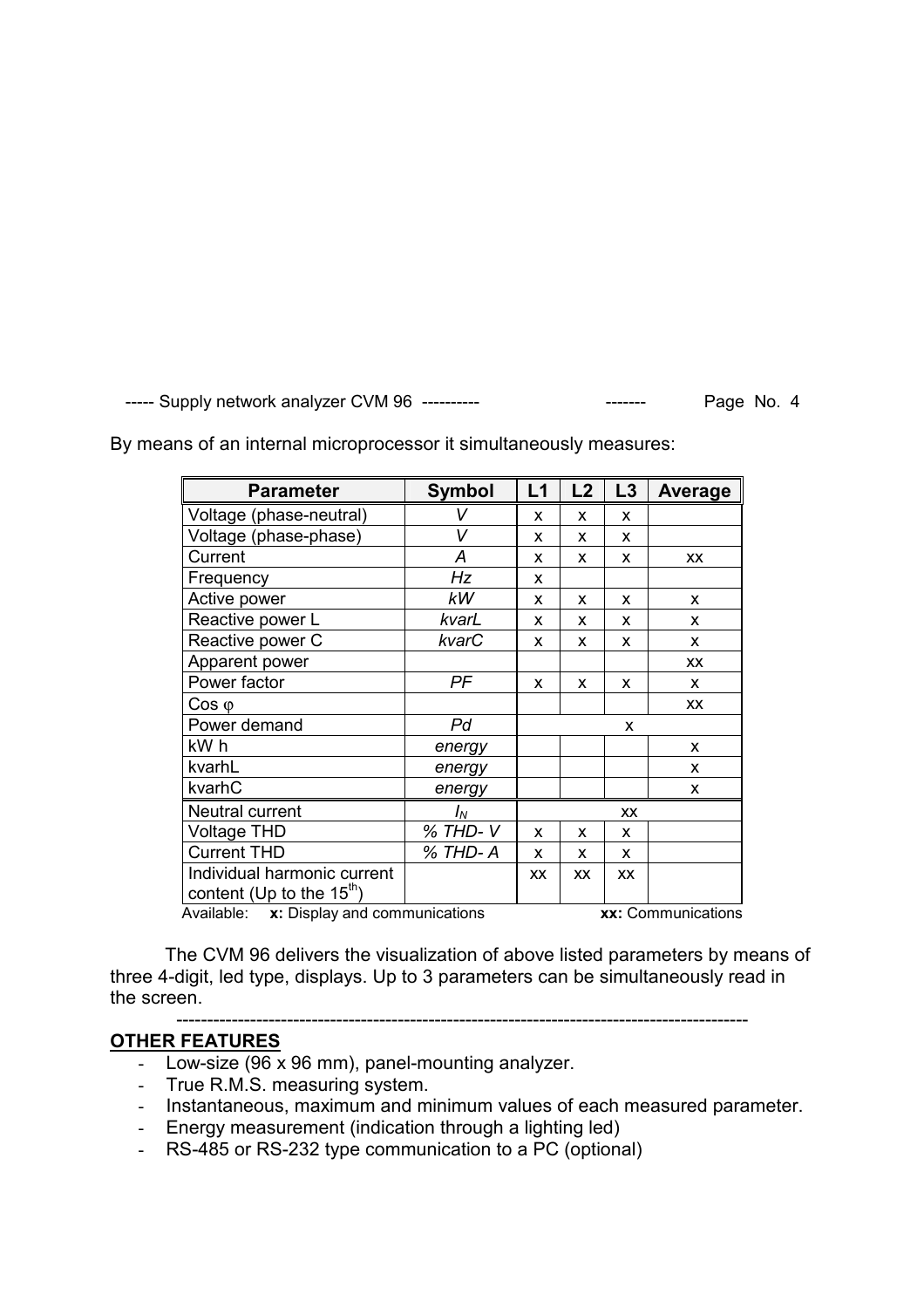# **3.- INSTALLATION AND START-UP**



The manual you hold in your hands contains information and warnings that the user should respect in order to guarantee a proper operation of all the instrument functions and keep its safety conditions. The instrument must not be powered and used until its definitive assembly on the cabinet's door.

#### **Whether the instrument is not used as manufacturer's specifications, the protection of the instrument can be damaged.**

When any protection failure is suspected to exist (for example, it presents external visible damages), the instrument must be immediately powered off. In this case contact a qualified service representative.

#### **3.1.- Installation.**

Before powering the instrument for the first time, verify following points:

#### a.- **Power supply: see rear part of your CVM 96**

*Standard supply : Single-phase 230 V* ∼ *(a.c.)* 

*- Frequency : 50 - 60 Hz - Supply voltage tolerance : - 10 % / + 15 - Connection terminal : Terminals 1 - 2 (Power supply) - Burden : 5 VA SDC Model : 0.24.... 120 V c.c. ( continua ) - Supply voltage tolerance : - 20 % / + 15 - Connection terminal : Terminals 1 - 2 (Power supply) - Burden :* 2,2 W

 *On request: other voltages*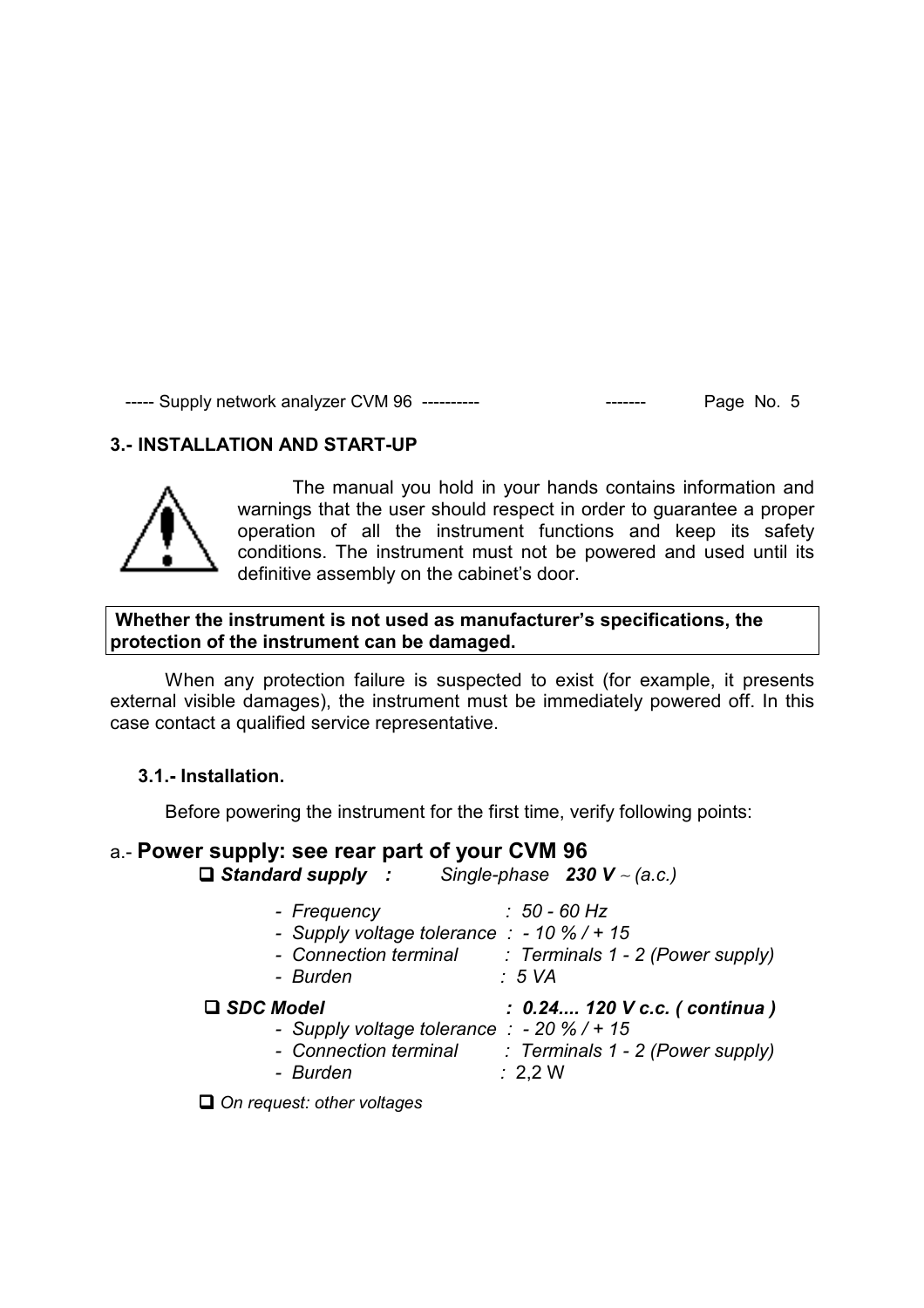b.-Maximum voltage at the voltage measuring circuit:

 **Standard : 300 V a.c. phase-to-neutral / 520 V a.c. phase-to-phase 45 to 65 Hz** 

 *On request:* 500 V a.c. phase-to-neutral / 866 V a.c. phase-to-phase

110 V a.c. phase-to-neutral / 190 V a.c. phase-to-phase

- c.- Maximum allowable current : Current Transformer of In / 5 A a.c.
- d.- Operation conditions :

- Operation temperature range: -10 to +50 ºC

- Humidity : 5 to 95 % R.H. non-condensing

e.- Safety : Designed to meet protection class III- 300 V a.c. as (EN 61010).



Instrument is to be mounted on panel (cut-out *92+0.8 x 92+0.8 mm*, as per DIN 43 700). All connections keep inside the cabinet.

Note that with the instrument powered on, the terminals could be dangerous to touching and cover opening actions or elements removal may allow accessing dangerous parts. Therefore, the instrument must not be used until this is completely installed.

The instrument must be connected to a power supply circuit protected with gl type (IEC 269 ) or M type fuses rated between 0.5 and 2 A. This circuit should be provided with a circuit breaker or any equivalent element to connect (ON) or disconnect (OFF) the instrument from the power supply network. The supply and measuring voltage circuits will be both connected through a wire with a minimum cross-section of  $\overline{1}$  mm<sup>2</sup>.

The line of the current transformer secondary will have a minimum crosssection of 2,5 mm<sup>2</sup>.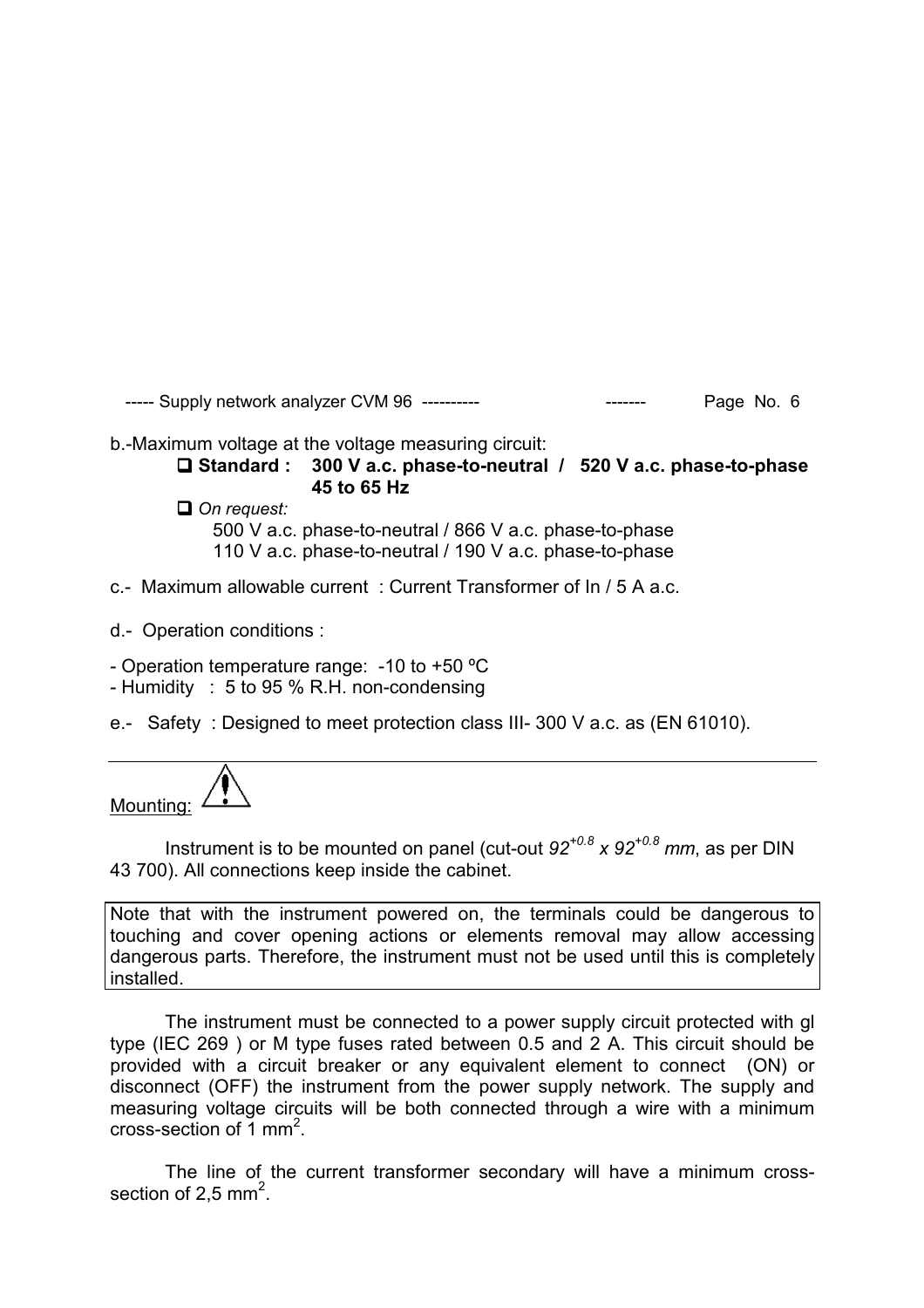

#### **3.2.- CVM 96 (RS-485) Connection terninal (see lable on the rear part)**

**NOTE:** Terminals 13, 15, 17 are internally connected to the 6 terminal (Neutral) ... / 5 A current inputs are isolated for the ITF model.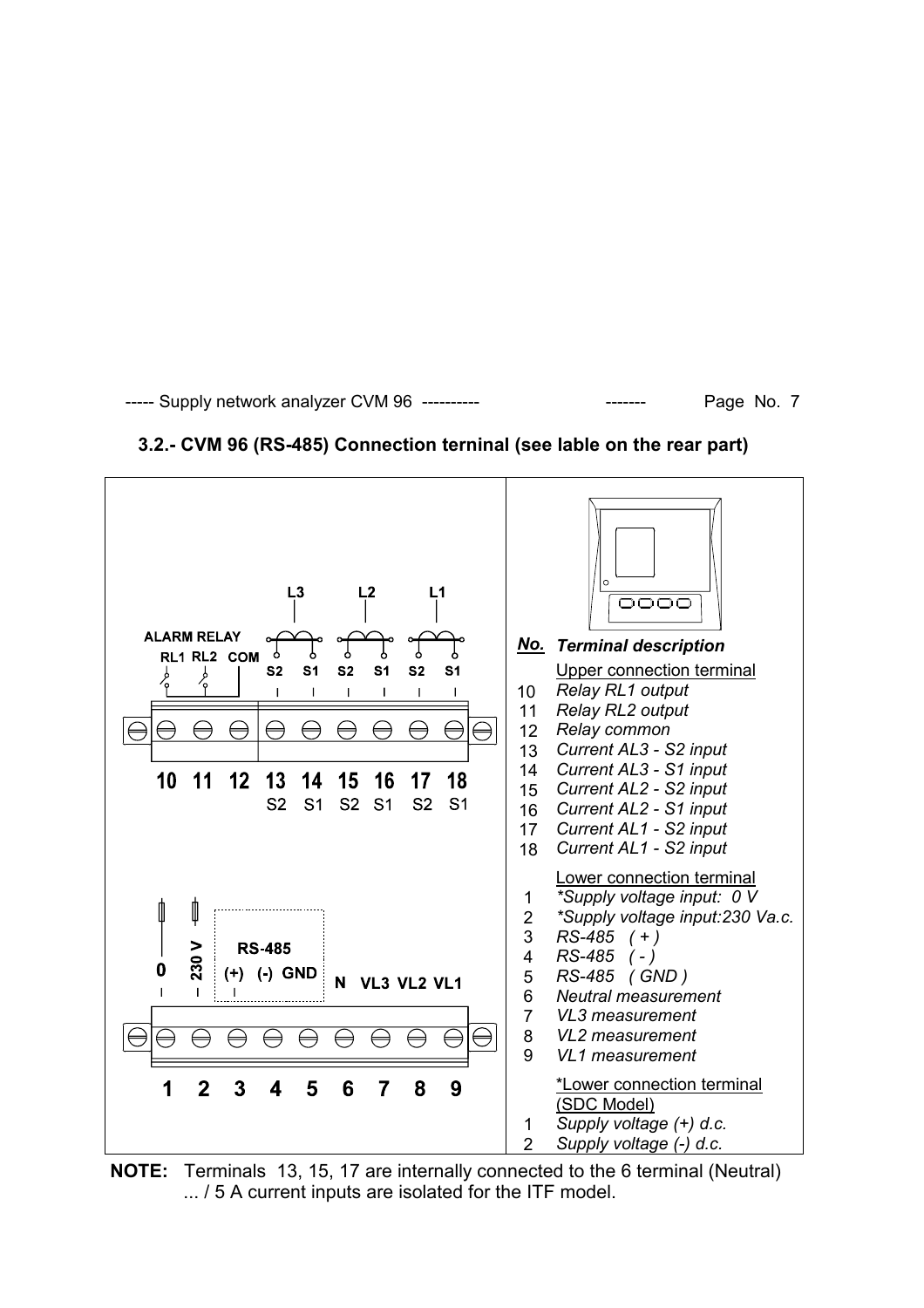

# **3.3.- CVM 96 (RS-232) Connection terninal (see lable on the rear part)**

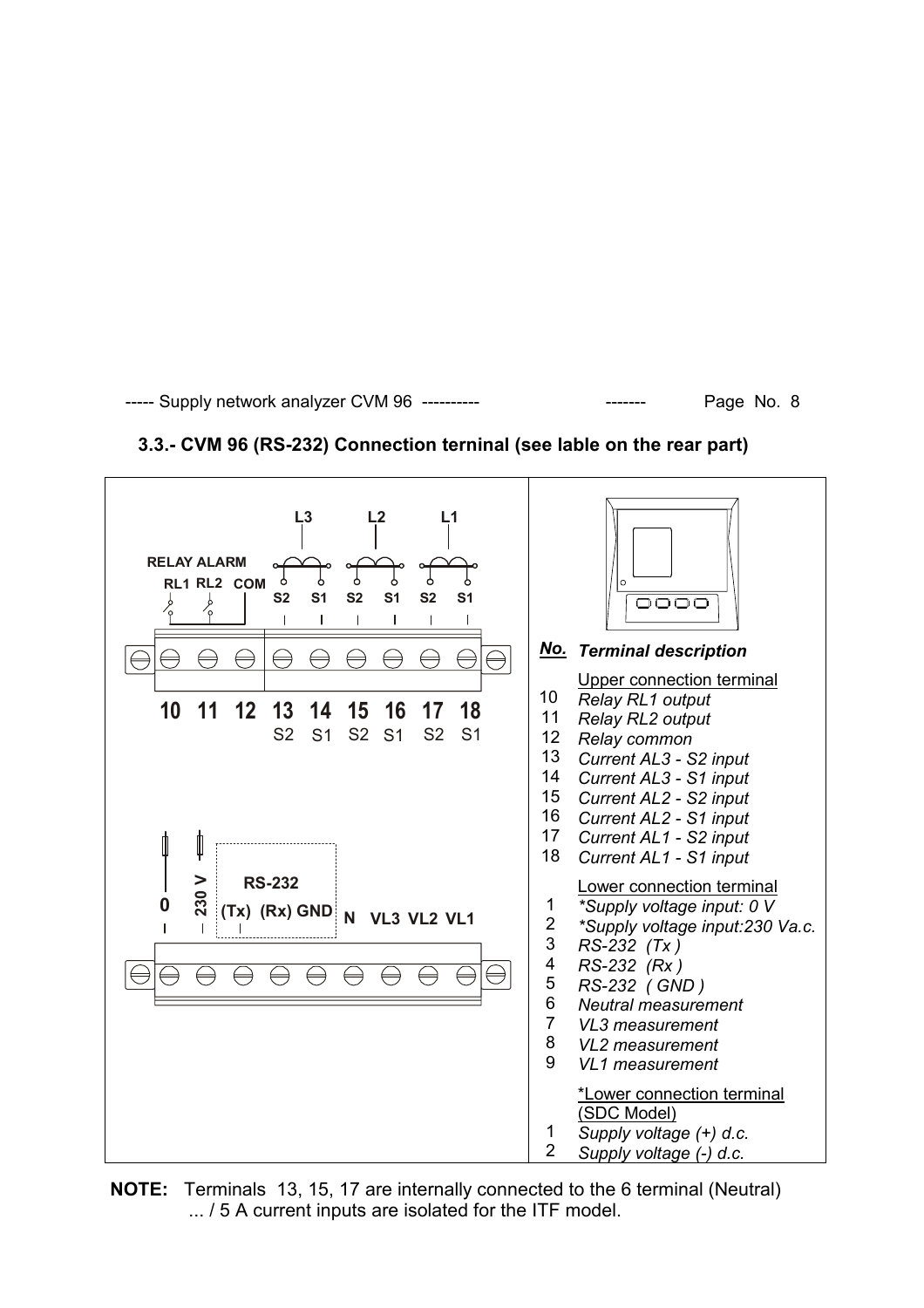# **3.4.- Connection drawing for the CVM 96**

**a.-** Three-phase network.- 4 wires (low voltage) :

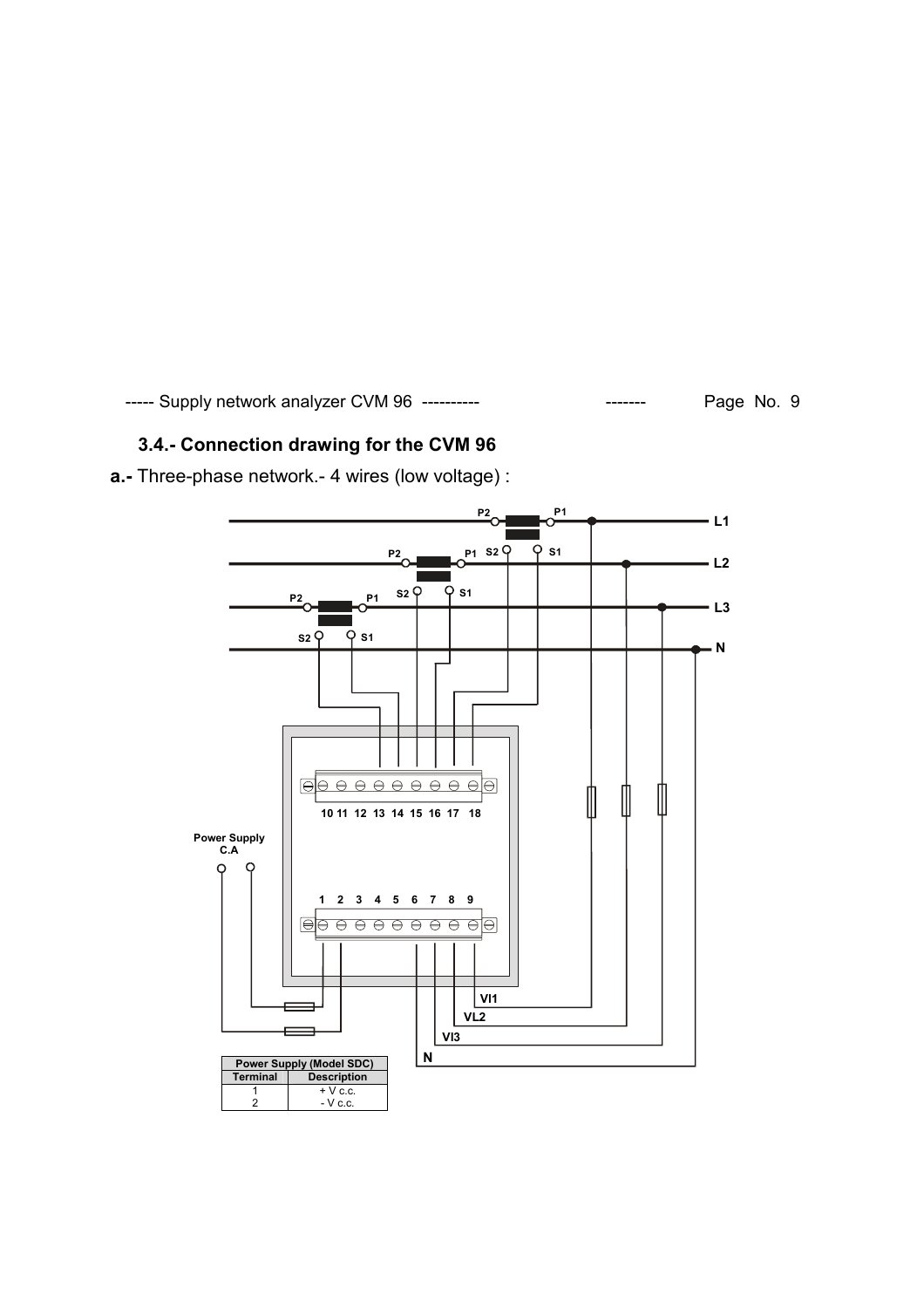![](_page_10_Figure_2.jpeg)

**b.-**Three-phase network – 3 wires (low voltage):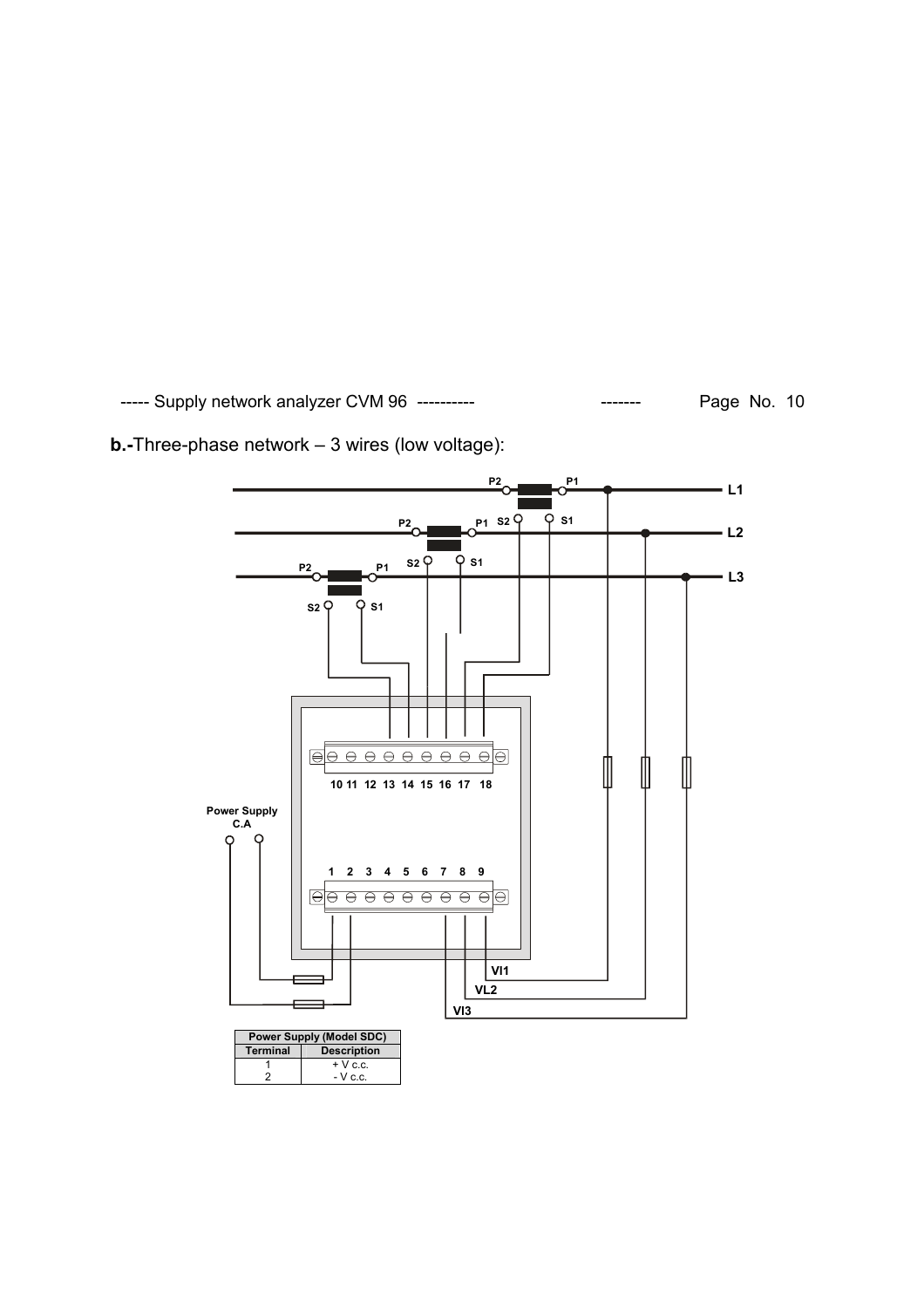**c.-** Three-phase network - 3 wires (2 P.T. and 3 C.T.):

![](_page_11_Figure_3.jpeg)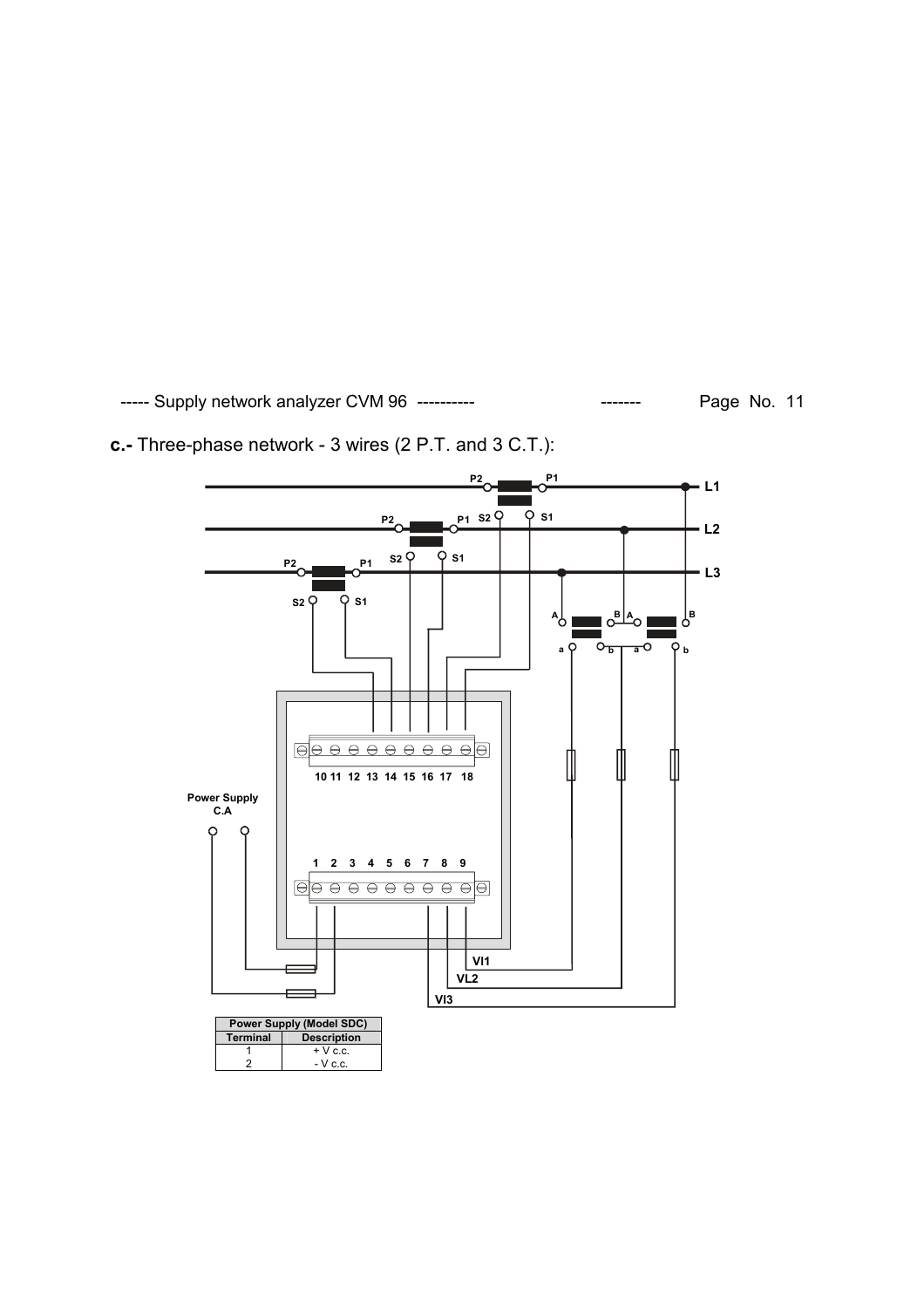![](_page_12_Figure_2.jpeg)

**d.-** Three-phase network - 3 wires (2 P.T. and 2 C.T.):

**IMPORTANT REMARK!** If power = -0.01 is shown for any of the phases and voltage and current are not zero for this phase, check out following points:

- Assure that L1, L2 and L3 phases coincide in voltage and current.
- Correct polarity? Reverse the current transformer placed at this phase.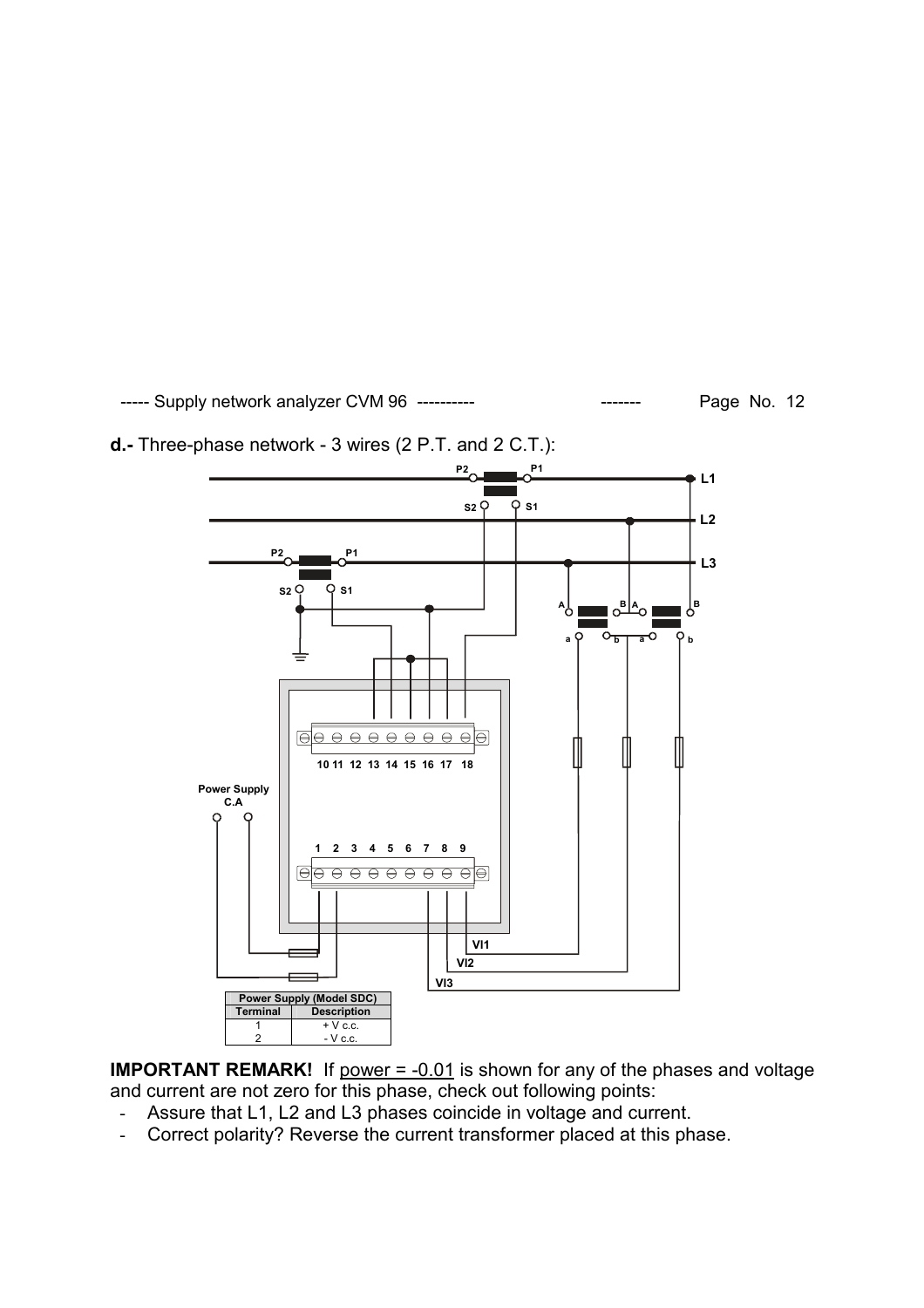#### **4.- OPERATION MODE**

The instrument has three displays. Each one has also a LED type indicators (red colour). Every led will be on according to the parameter presently shown in screen.

When the **CVM 96** is powered up, the display shows " **xxxx** ", so informing about the program version and the SETUP. After some seconds, the analyzer is ready for operation and shows one of the available screens. A led next to the shown parameter is on.

 $\Leftrightarrow$ 

Parameters on display can be switch by pressing the key  $\blacktriangleright$ . Leds on the right or left indicate the parameters shown on screen at any moment.

When the first led (red) is on, it means that VOLTAGE values are shown on screen, that is, the user can read the voltage of the phase L1 (V1), voltage of the phase L2 (V2) and voltage of the phase L3 (V3).

Whether the key  $\left($   $\blacktriangleright$  is press, the next led will be on, so indicating that for this screen CURRENT values of each phase are now shown.

Pressing again the key  $\left($   $\blacktriangleright$   $\right)$  , the next led will be on, and the screen will shown following three parameters, and so successively.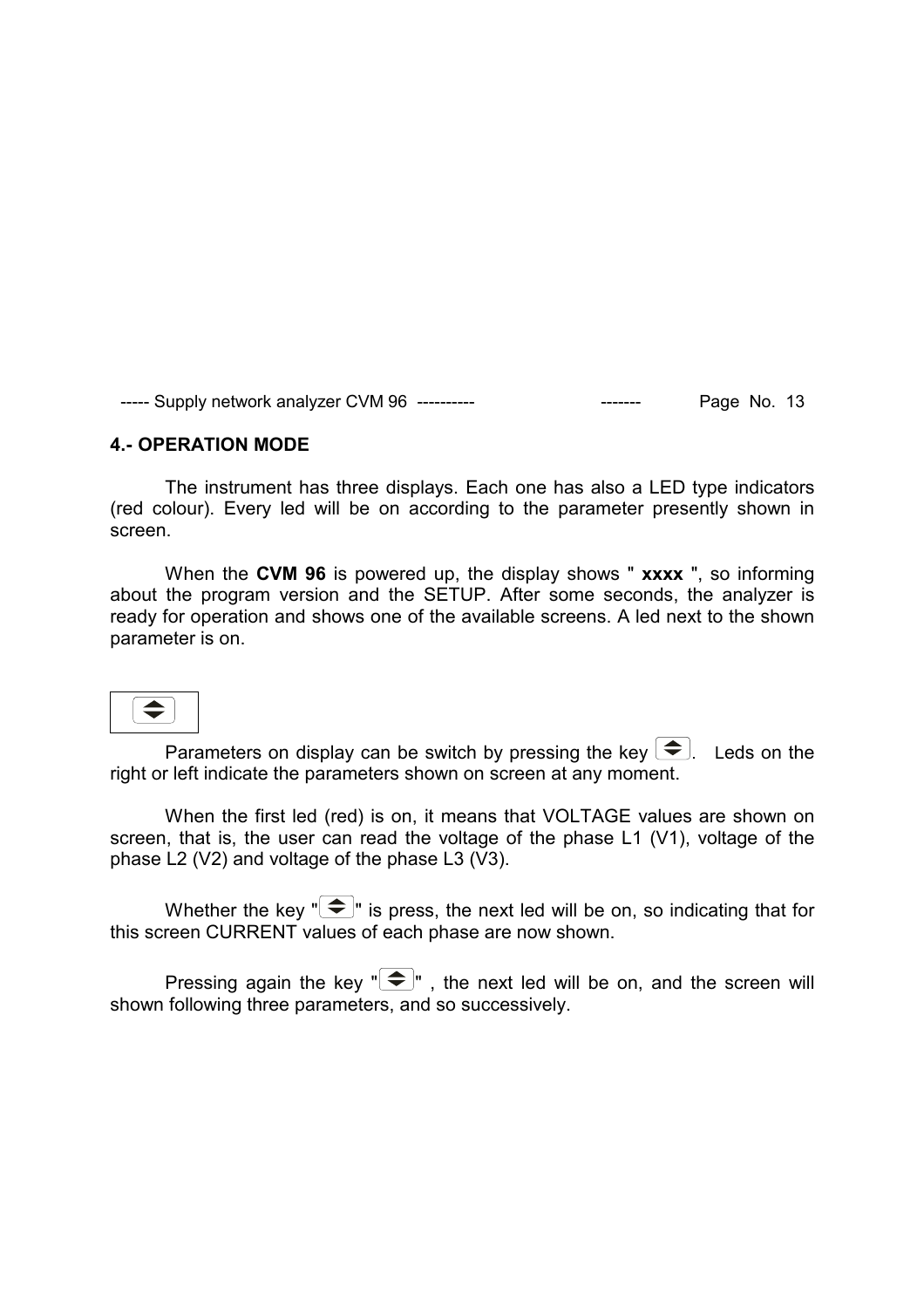| $\sim$ |
|--------|
|--------|

Pressing the "**max**" or "**min**" key, maximum or minimum values for the parameters being shown by display, respectively, appear in screen.

This function is only valid while you keep pressing the "**max**" or "**min**" key. If you stop pressing the key the instantaneous values will appear again after 5 seconds.

While showing maximum or minimum values the LED indicators will keep blinking.

#### **Reset**

Pressing the "**reset**" key the system is reset. This is equivalent to switch off the power supply of the instrument. The maximum and minimum values recorded will be automatically deleted from the internal memory.

If you are in the SETUP process and press the "**reset**" key, you exit it without saving any modification that you might have done (this event will depend on the SETUP section that is accessed when the reset action is carried out) and reset of the system occurs.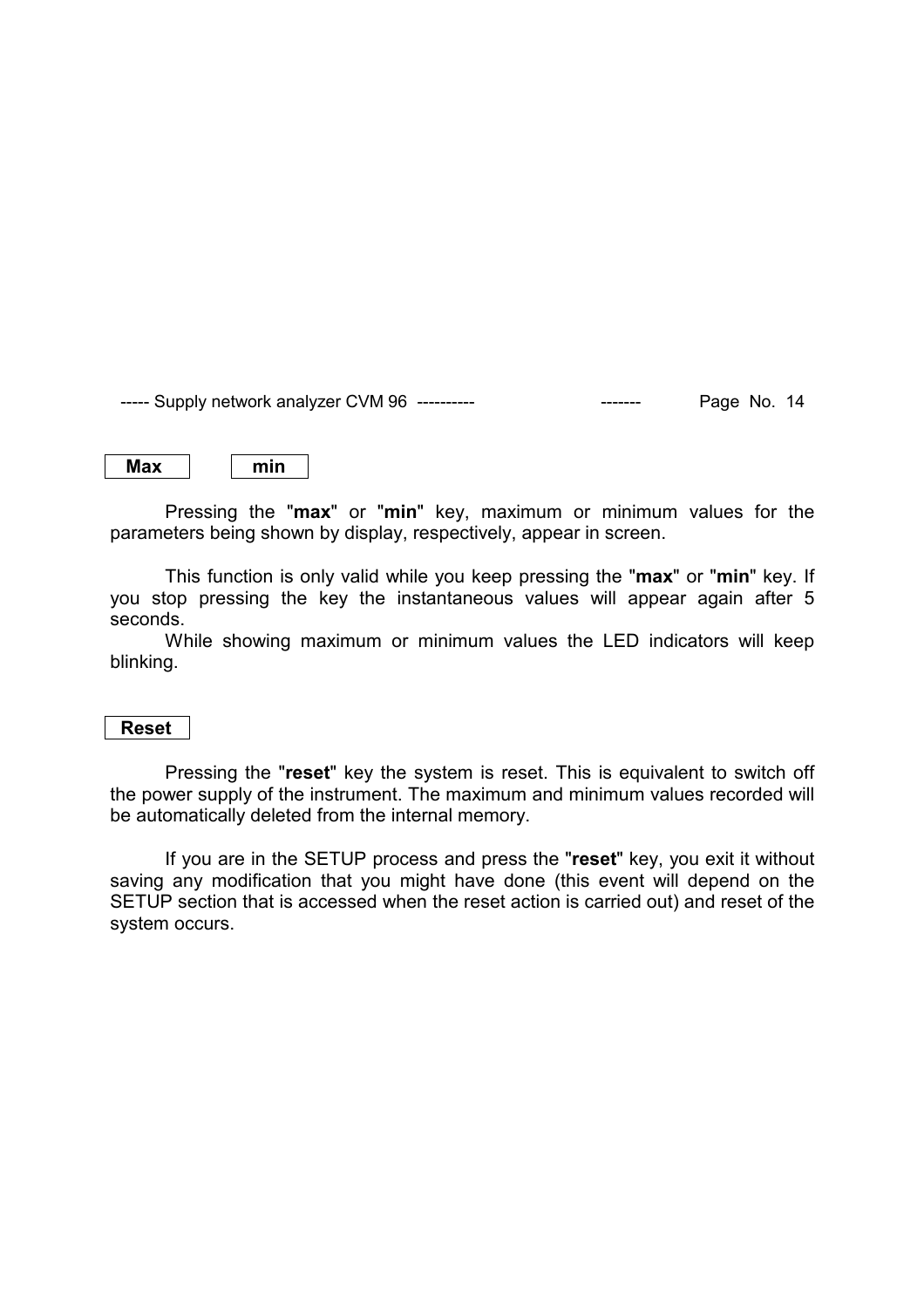# **5.- SETUP PROCEDURE**

The SETUP procedure of the **CVM 96** is performed by means of several SETUP options.

> For accessing the **SETUP menu** the keys **max** & **min** must be simultaneously pressed once the instrument is at the main screen.

When accessing the **SETUP,** the message "**SETUP unloc** " (1) is shown for some seconds on screen, or, otherwise, the message "**SETUP loc"** (2).

*(1) SETUP UNLOC (SETUP unlocked ) : when the SETUP is accessed, configuration parameters can be either visualized and modified. (2) SETUP LOC (SETUP locked ) : when the SETUP is accessed, configuration parameters can be visualized but cannot be modified .* 

Once into the SETUP, use the keyboard to select different options and enter required variables:

- The key  $\bigcirc$  validates de value and pass to the next menu.
- The key **MAX** permits to select among different options in a menu, or to increase a digit when a variable is being entered.
- The key **MIN** permits to move the cursor along the digits.

Different options are following shown in a sequential mode:

- 1. Choice of visualization of phase-to-neutral or phase-to-phase voltages
- 2. Voltage display mode
- 3. Voltage transformation ratio.
- 4. Value of the current transformer primary : 1 a 10000 A
- 5. Power demand meter setting
- 6. Choice of default initial screen
- 7. Time for display shutdown
- 8. Deleting energy counters
- 9. Choice of harmonic distortion determination mode: d% or THD%
- *10.* Setting alarms : RELAY 1 (OUT 1) & RELAY 2 (OUT 2)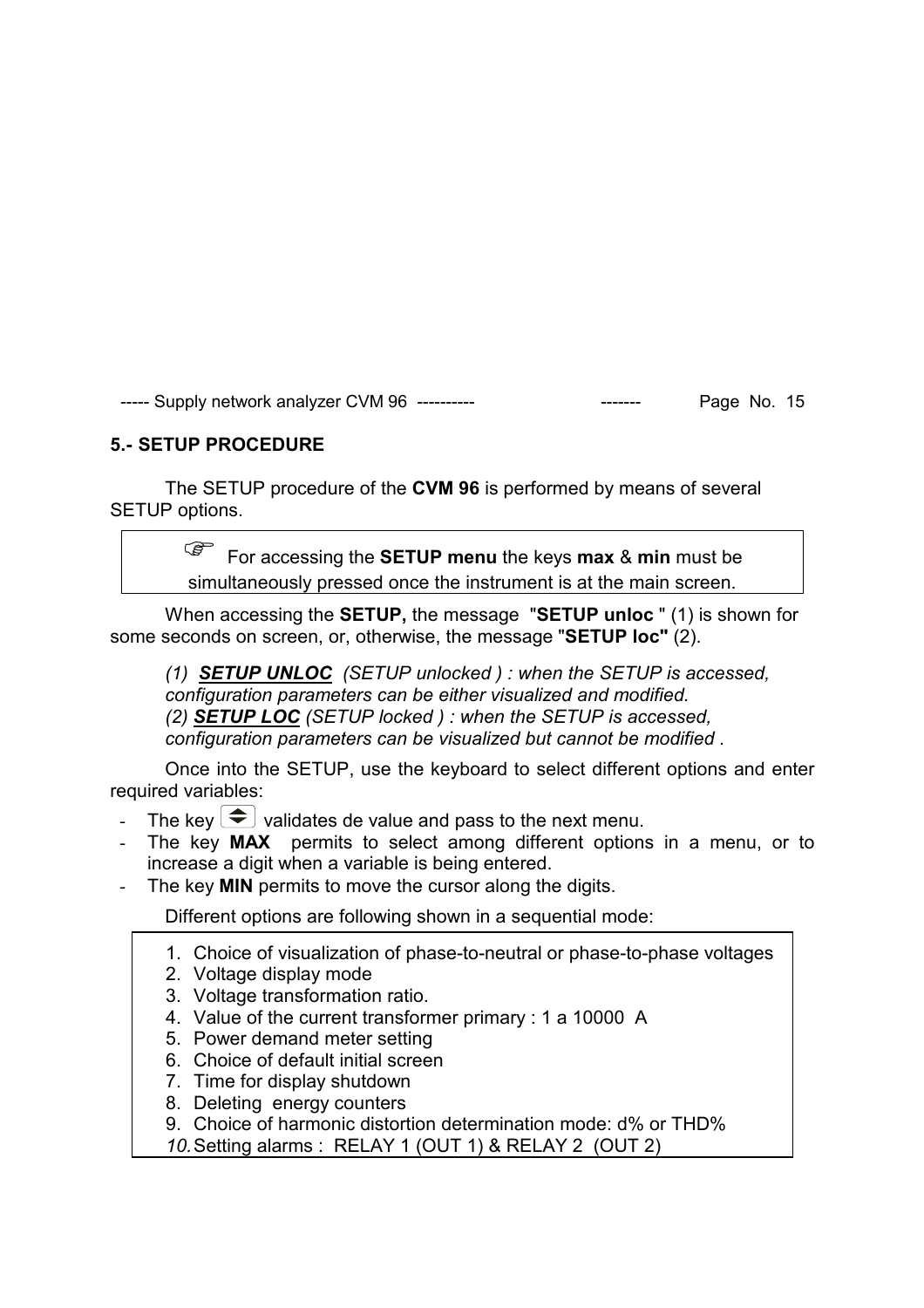#### **5.1.- Phase-to-Phase or Phase-to-Neutral voltages**

After the word "**set**" you will see on the three displays the voltages of the phases L1, L2, L3.

| U1           |    | U <sub>12</sub> |
|--------------|----|-----------------|
| $\mathsf{L}$ | or | U <sub>23</sub> |
| UЗ           |    | U31             |

Phase to Neutral Voltages: U1, U2, U3 Phase to Phase Voltages : U12, U23, U31

 a.- To select one of the voltage options just press the green key "**max**" and both options will appear alternately.

b.- When you get in the display the desired option just press the  $\mathbb{R}$   $\rightarrow$  key to validate it and access to the next SETUP option.

#### **5.2.- Voltage display mode**

This option permits the user to select the voltage display mode. That way, the choice between viewing the voltage with one decimal digit or without decimals is userprogrammable.

![](_page_16_Figure_9.jpeg)

a) To select one of the voltage options just press the green key "**max**" and both options will appear alternately.

When you get in the display the desired option just press the  $\mathbb{F}(\widehat{\div})^n$  key to validate it and access to the next SETUP option.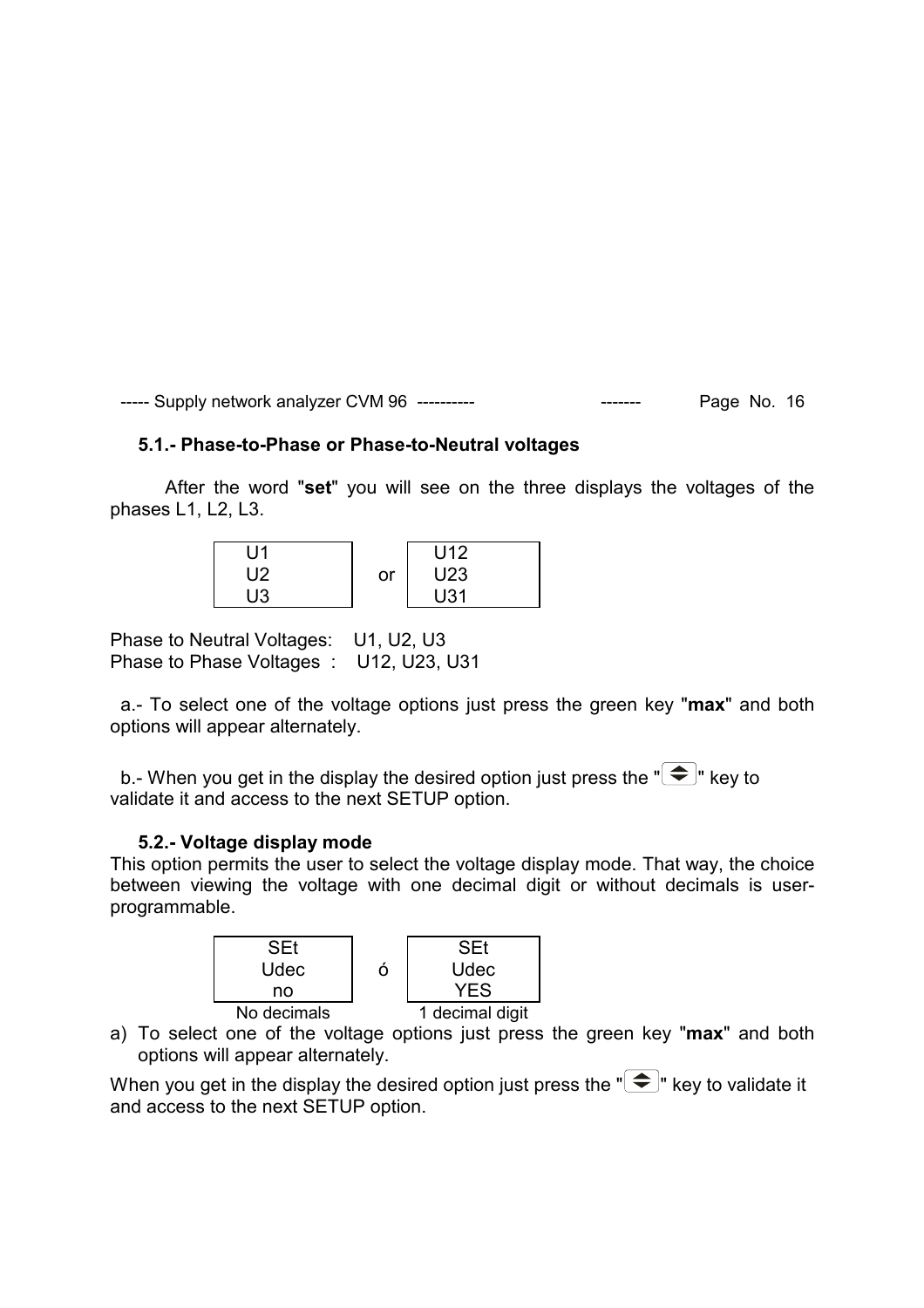#### **5.3.- Voltage transformation ratio**

#### **5.3.1.- Voltage Transformer Primary**

 On the screen we read the word "SET U P" followed by 5 digits. They allow us setting the primary of the voltage transformer.

| SET U |
|-------|
| μ     |
| - -   |

 Last digit of the first display indicates "U" (Voltage) and first digit of the second display indicates "P" (Primary). It means that we can set the primary of the voltage transformer. To avoid mistakes the Voltage red LEDs remain lit on.

- a) To write or modify the value just repeatedly press the "**max**" key and the blinking digit value will be increased.
- b) When the value on screen is the proper one, we can pass to the next digit by pressing the "**min**" key in order to modify the other values.
- c) When the blinking digit is the last one, pressing the "**min**" key we go back to the initial value: set values can be again modified.
- d) Press" $\bigcirc$  " to pass to the next SETUP option.

**Note:** Maximum values of transformation ratios which are allowable to be set, depend on the full-scale value of the measuring instrument. **(see indications on the rear side lable**).

| <b>FULL-SCALE</b> | <b>MAXIMUM ALLOWABLE</b> |
|-------------------|--------------------------|
| <b>VALUE</b>      | <b>VALUE</b>             |
| 110 $V \sim$      | 99.999                   |
| $300V -$          | 70,000                   |
| 500 V~            | 40.000                   |

- In case that a value higher than the maximum allowable value is validated

 $\overline{\bullet}$  ", the screen will blink and the previous set value will be kept in memory.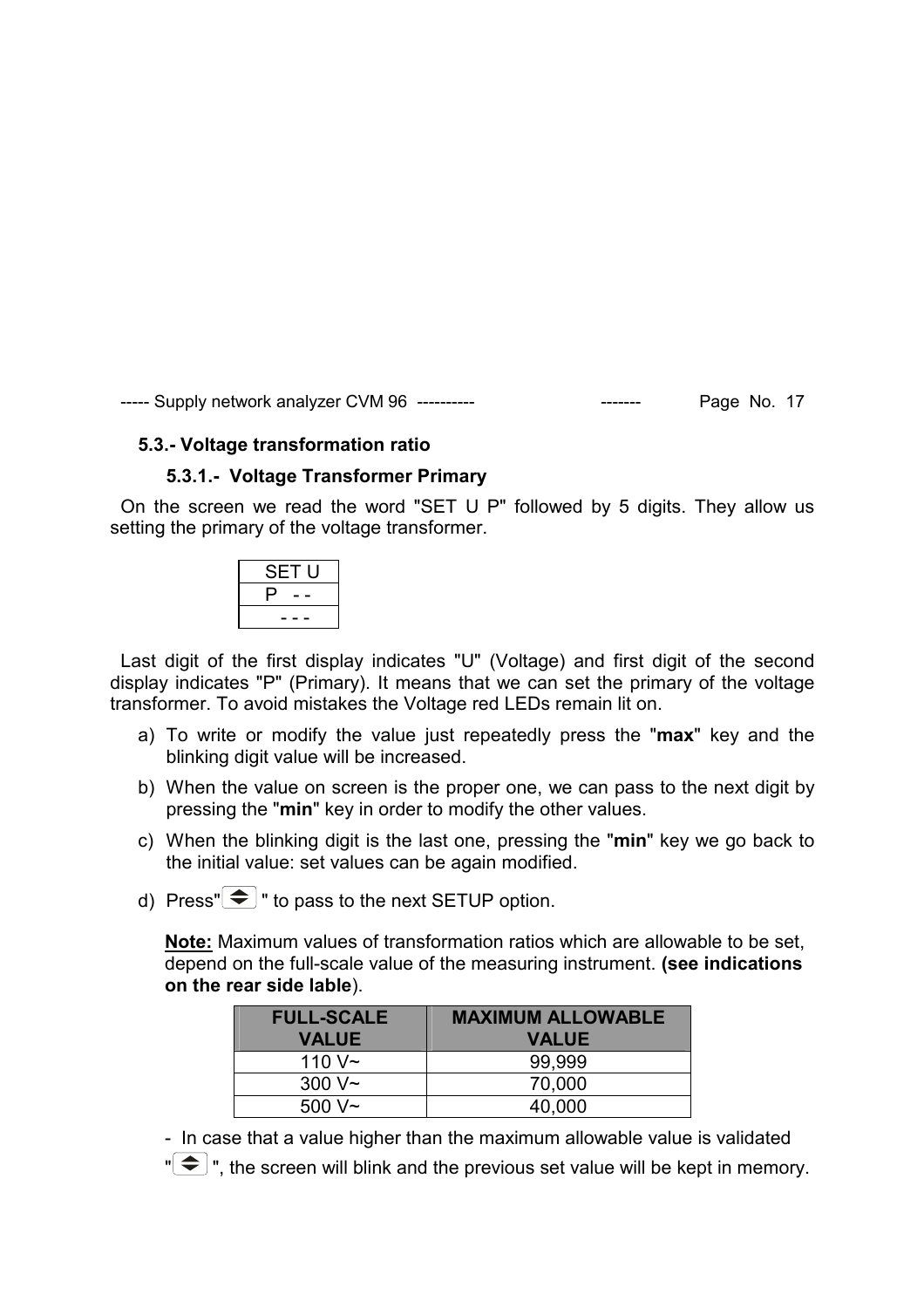# **5.3.2.- Voltage Transformer Secondary**

We can now set the value of the secondary of the voltage transformer. Only three digits are available:

| SET U |  |
|-------|--|
| S     |  |
| - -   |  |
|       |  |

Same process than in point 5.3.1:

- "**max**" key: Allows us modifying the value of the blinking digit. Each time it is pressed the value is increased.
- "**min**" key: Allows us the validation of the blinking digit and going to the next one.
- Press  $\sqrt[m]{\bigoplus}$  " to pass to the next SETUP option.

 If the CVM 96 is directly connected to the mains (without voltage transformer) the values of primary and secondary must be the same, for instance 00001/001.

#### **5.4.- Current Transformer Primary**

 "SET A P" and five digits appear on screen allowing us to set the primary of the current transformer.

| SET<br>Α |
|----------|
|          |
|          |

 The procedure is the same one done at the previous sections with the "**max**", "**min**" and  $\sqrt[m]{\bigoplus}$  " keys.

- When the last digit blinks, pressing then "**min**" the first digit is again accessed, so that set value can be modified if required.
- The secondary of the current transformers is not programmable. It is automatically set at 5 A (... / 5 A ac)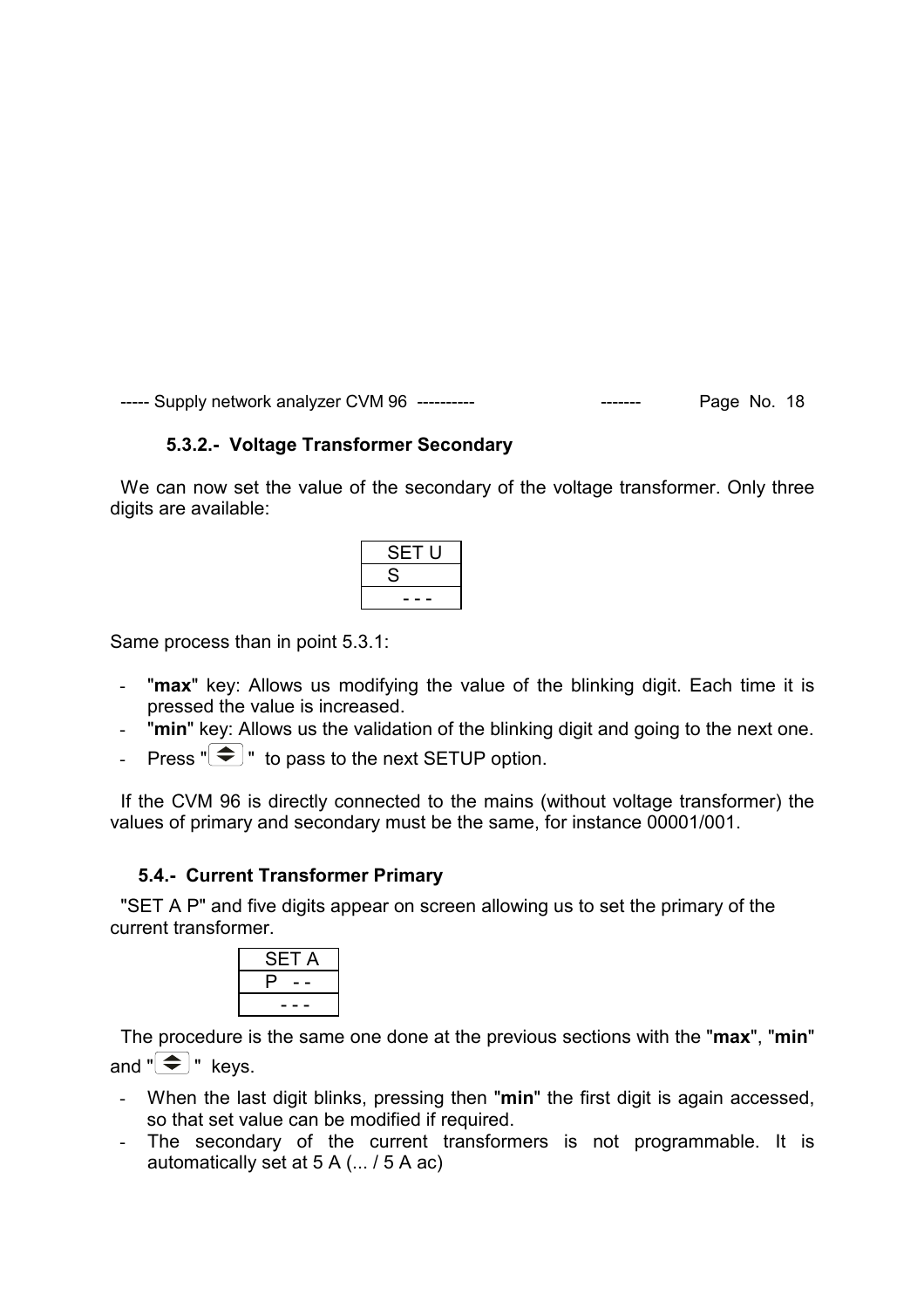# **NOTES:**

- The secondary of the current transformers is not programmable. It is automatically set at 5 A (... / 5 A ac)
- The primary current value to be set is also limited by the following condition: The maximum allowable primary current value which can be set is defined by the fact that the multiplication of the primary voltage value by this primary current value cannot exceed 20,000,000.

# **5.5.- Setting power demand utility screens.**

Push the key " $\bigcirc$ " and the following screens will appear by display:

| 1.- PARAMETER TO CONTROL    |                | ("Pd Code xx") |
|-----------------------------|----------------|----------------|
| None                        |                | 00             |
| Three phase active power    | kW III         | 16             |
| Three phase apparent power  | kVA III        | 34             |
| Average three-phase current | AIII           | 36             |
| Current per phase           | $A1 - A2 - A3$ | <b>A-PH</b>    |

Value of power integrated during the programmed demand period.

- 2.- DEMAND PERIOD ( **1 to 60 min**.) ("Pd Per xx")
- 3.- CLEAR MAXIMUM VALUE IN MEMORY
	- ("CLr Pd xx") **no** or **YES**

Programming mode:

- "**max**" key: allows choosing the different available options.
- "**min**" key: allows the validation of the blinking digit and go forward to the next digit (only for the "Pd Per xx" option).
- To pass to the next option press  $\mathbb{R}^n$ .

If you don't want to modify anything, just press the  $\mathbb{F}$   $\rightarrow$  key three times without modifying any value.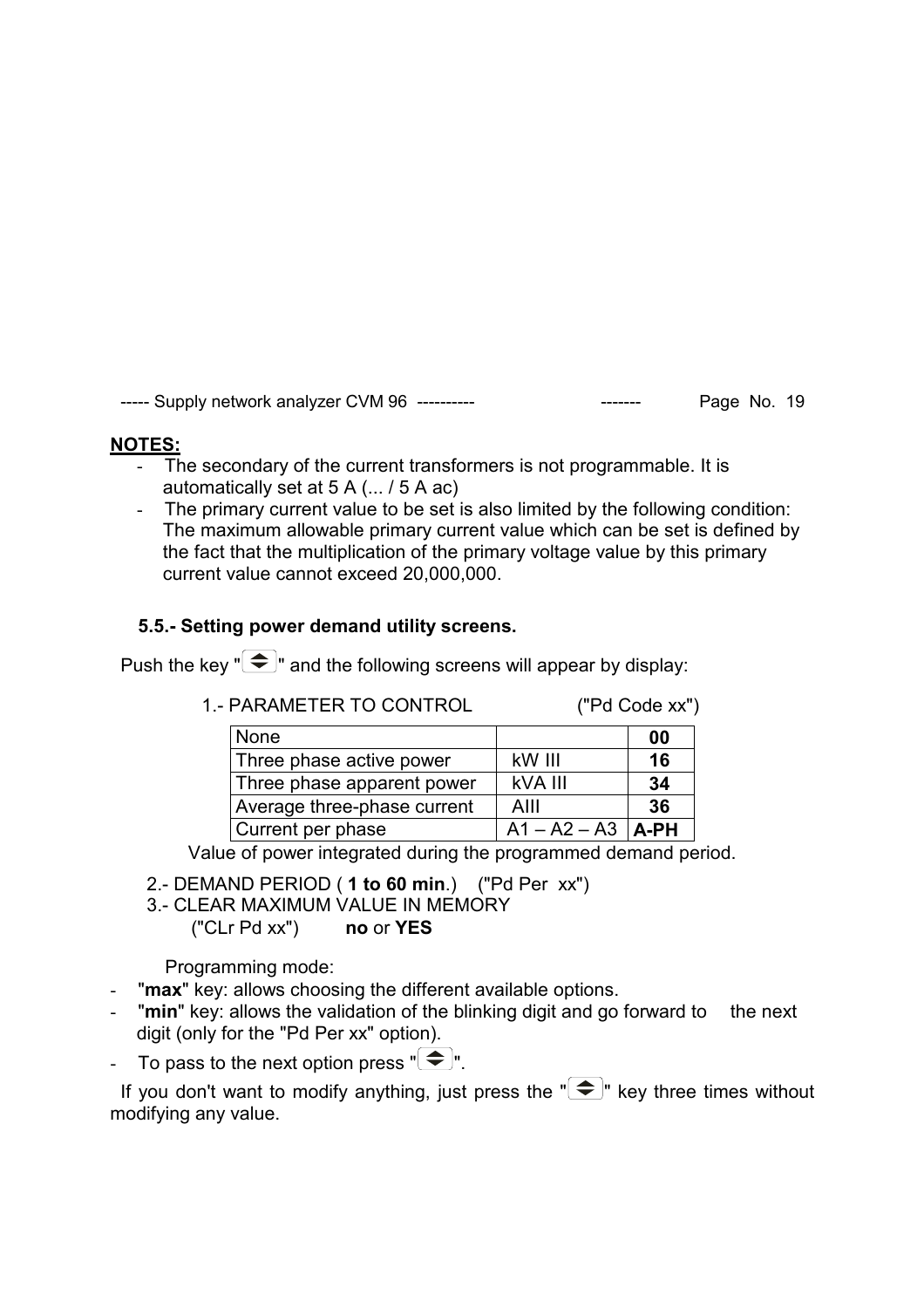# **5.6.- Initial screen setting**

This option allows choice among **fixed or rotary screen:** 

a.- **Fixed screen** (choice is switch just pressing  $\left( \bigstar \right)$ ): choice among 10 available screen of the initial screen to be shown when the **CVM 96** is powered (or when the CVM 96 is reset).

b.- **Rotary screens**: all 10 screens are successively shown at intervals of 5 s.

This option is noticed by means of some leds:

- The key "**max**": permits to modify the selected page. The led of the selected option will be on. Whether rotary screens option is selected, then all leds will be on.

- Press  $\overline{\bullet}$  " to validate the choice.

# **5.7.- Setting of the display shutdown time**

Setting of the period of time to go by, from the moment that the **CVM 96** keyboard is not touched anymore, before the CVM display is automatically shut down (low consumption mode):

![](_page_20_Picture_11.jpeg)

05  $\rightarrow$  Time to shutdown (Minutes)

When the display is shut down, a Led at the bottom left corner of the CVM will keep blinking. The display will be automatically turned on when any CVM key is pressed.

- "**max**" key: to modify the value of the blinking value.

- "**min**" key: to validate the blinking value and go to the next digit.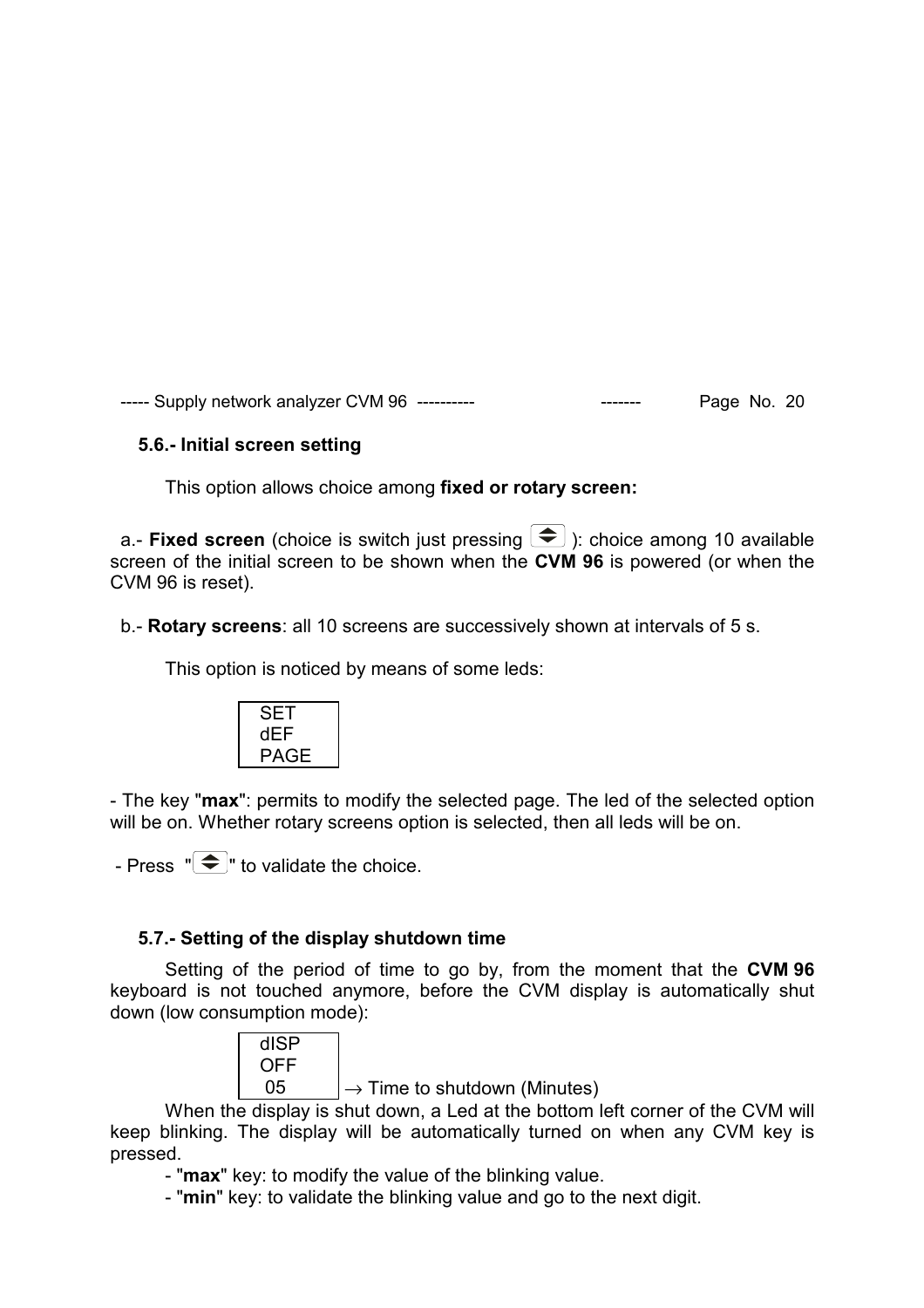#### **5.8.- Clearing energy counters**

On display we see "CLR ENER no" (Clear energy counters).

- **"max"**: To select "YES" or "no"

 $-$  " $\bigodot$ ": To validate the choice and pass to the following SETUP option.

**Display**: If any of the energies is programmed (kWh, kvarhL or kvarhC), it is displayed as follows:

| ▲   | kWh        |
|-----|------------|
| max | <b>MWh</b> |
| min | Wh         |

Example : If the accumulated energy is 32.534,810 kWh, it will be displayed as follows:

|  |         |     | <b>MWh</b> |
|--|---------|-----|------------|
|  | 2 5 3 4 |     | kWh        |
|  |         | 810 | Wh         |

| $\blacktriangle$ | 2534 kWh  |
|------------------|-----------|
| max              | 32 MWh    |
| min              | Wh<br>810 |

**Note :** the energy counter range is limited at **999.999.999 Wh** , that is**,** when the value of **1 GWh** is reached, the counter is reset to zero.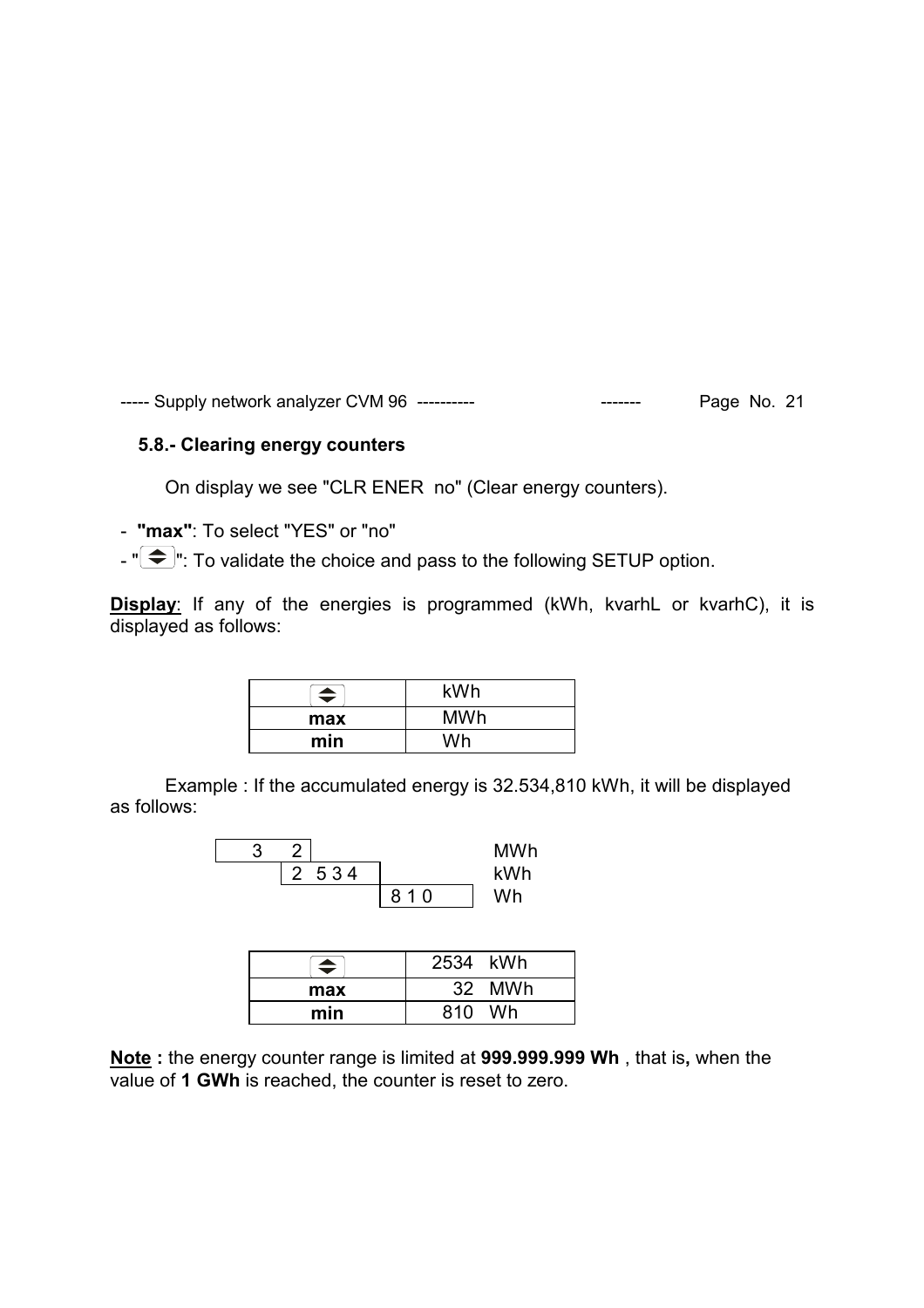#### **5.9.- THD or D setting**

![](_page_22_Figure_2.jpeg)

Two modes for the harmonic distortion calculation can be selected:

- **d %** : total value of the harmonic distortion referred to the fundamental value.

- **Thd %** : total value of the harmonic distortion referred to the R.M.S. value.

The selected option will be the one shown on screen.

a.- To select any option just press "**max**" to switch between the two available options.

b.- Press  $"\infty"$  to validate the choice. Since all SETUP options have been completed, the SETUP is exited, all modifications are saved in memory, and the running mode automatically starts up.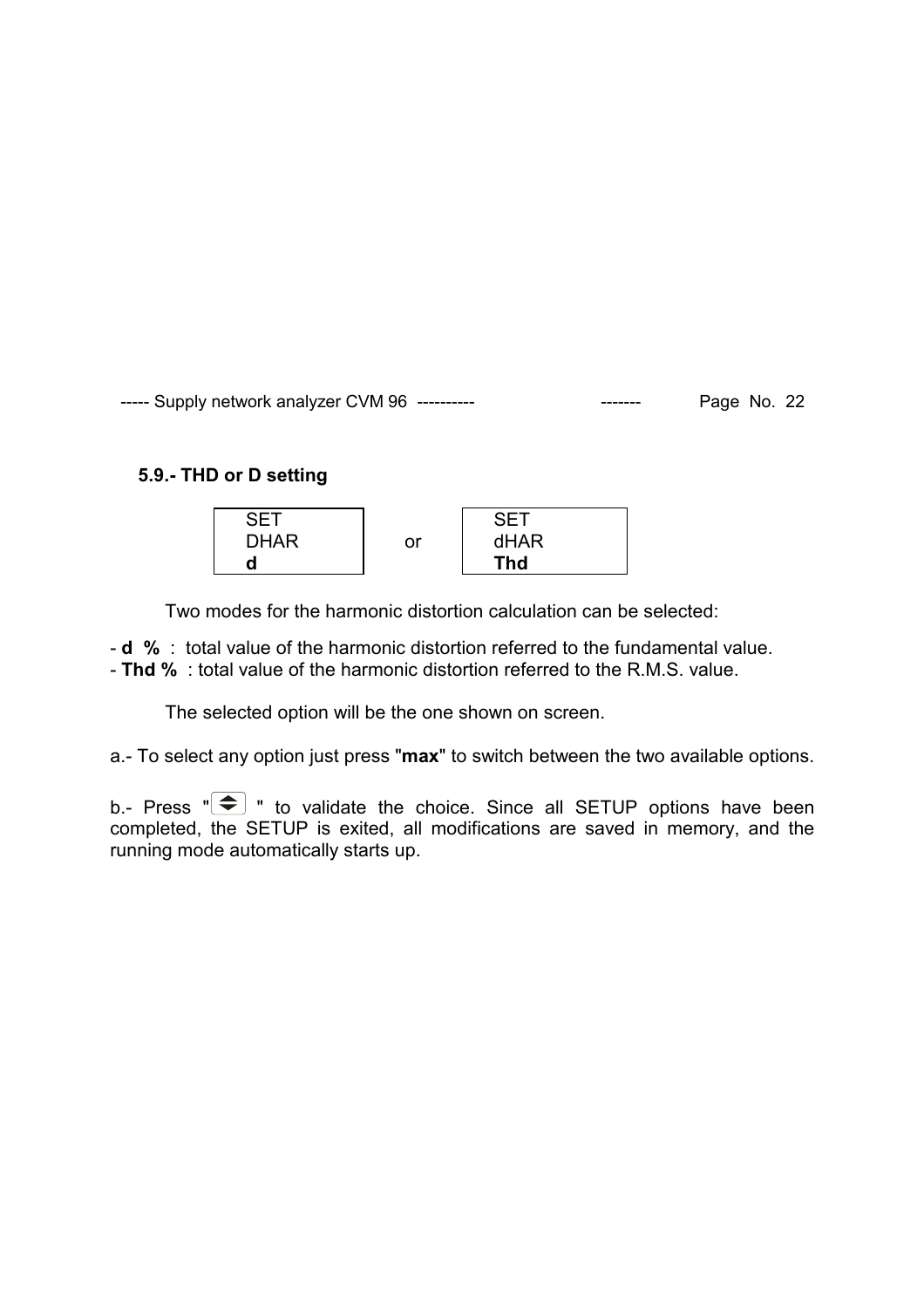#### **5.10.- Additional screens when RELAY OUTPUTS (2 relays) are equipped**

With these outputs the **CVM 96...C2** can be set to deliver:

 A.- **Pulse every certain kWh or kvarh (ENERGY).** You can define the value corresponding to the energy consumed for generating a pulse (0.5 s long): kWh / 1 pulse or kvarh / 1 pulse

 B.- **ALARM conditions**: the parameter to be controlled, the maximum value, the minimum value and the delay are user-definable for each relay output.

----------------------------------------------------------------------------------

On the CVM 96 screen following messages appear at this SETUP option:

![](_page_23_Figure_7.jpeg)

*Depending on the selected variable we will pass to a.- or b.- sections* 

In case that no parameter is wanted to be programmed set *par. No. = 00*.

| <b>Parameter</b>                        | <b>Symbol</b><br>phase L1      | Code | <b>Symbol</b><br>phase L2      | Code | <b>Symbol</b><br>phase L3                 | Code |
|-----------------------------------------|--------------------------------|------|--------------------------------|------|-------------------------------------------|------|
| Single voltage                          | V <sub>1</sub>                 | 01   | V <sub>2</sub>                 | 06   | V3                                        | 11   |
| Current                                 | A <sub>1</sub>                 | 02   | A <sub>2</sub>                 | 07   | A <sub>3</sub>                            | 12   |
| Active power                            | kW <sub>1</sub>                | 03   | kW <sub>2</sub>                | 08   | kW <sub>3</sub>                           | 13   |
| Reactive power<br>Inductive/ Capacitive | kvarL 1<br>kvar <sub>C</sub> 1 | 04   | kvarL 2<br>kvar <sub>C</sub> 2 | 09   | kvarL <sub>3</sub><br>kvar <sub>C</sub> 3 | 14   |
| Power factor                            | PF <sub>1</sub>                | 05   | PF <sub>2</sub>                | 10   | PF <sub>3</sub>                           | 15   |
| % THD V                                 | THD V1                         | 25   | THD V2                         | 26   | THD V3                                    | 27   |
| % THD A                                 | THD A1                         | 28   | THD A2                         | 29   | THD A3                                    | 30   |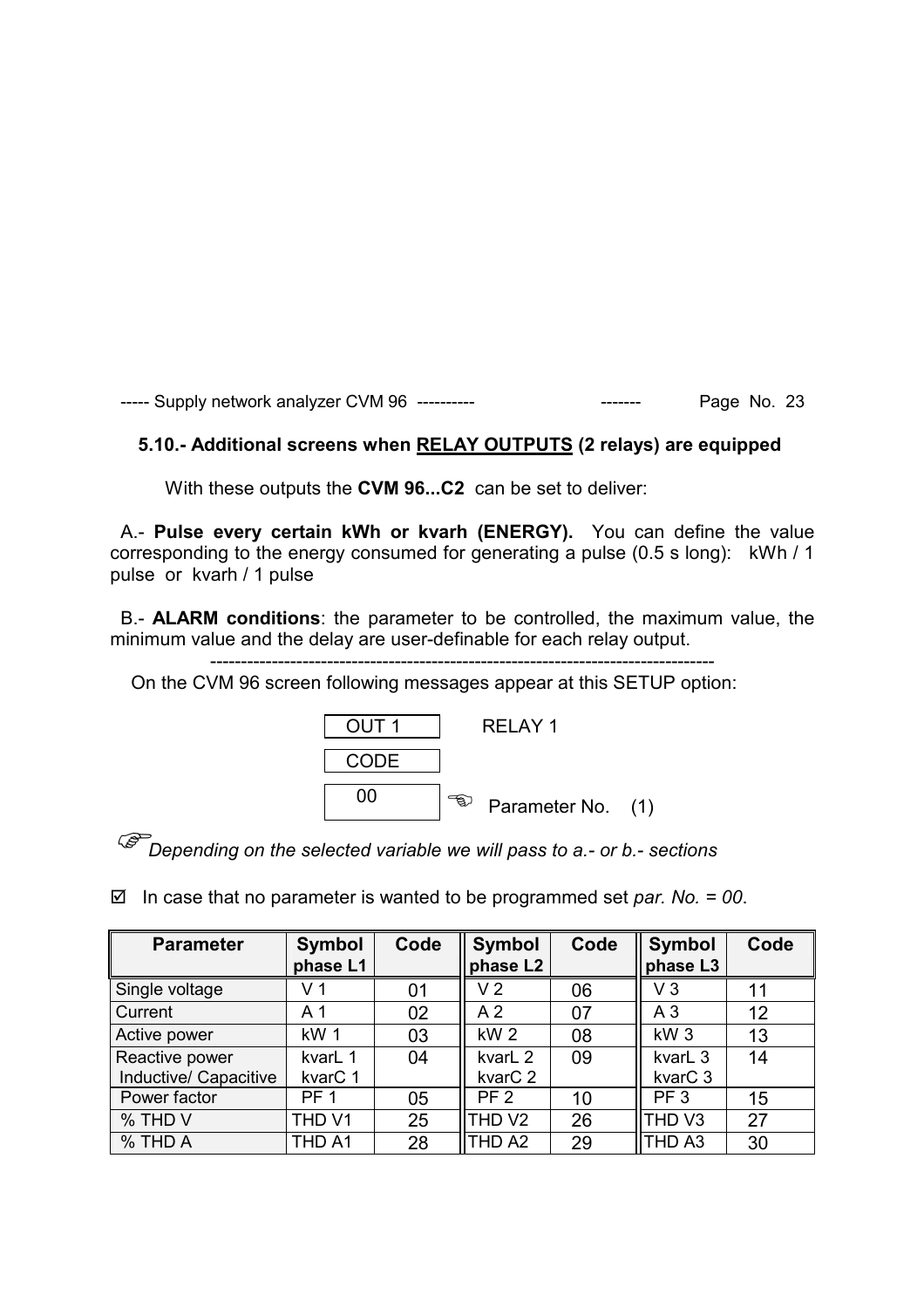| Three-phase active power     | kW III         | 16 | <b>Three-phase cos <math>\varphi</math></b> | $\cos \varphi$  | 19    |
|------------------------------|----------------|----|---------------------------------------------|-----------------|-------|
| Three-phase inductive power  | kvarL III      | 17 | Three-phase power factor                    | PF III          | 20    |
| Three-phase capacitive       | kvarC III      | 18 | Frequency                                   | Hz              | 21    |
| power                        |                |    |                                             |                 |       |
| Active energy                | kWh            | 31 | Ph-Ph voltage L1-L2                         | V <sub>12</sub> | 22    |
| Reactive energy (inductive)  | kvarh. L       | 32 | Ph-Ph voltage L2 - L3                       | V <sub>23</sub> | 23    |
| Reactive energy (capacitive) | kvarh. C       | 33 | Ph-Ph voltage L3 - L1                       | V <sub>31</sub> | 24    |
| Three phase apparent power   | <b>kVA III</b> | 34 |                                             |                 |       |
| Power demand                 | Pd             | 35 | Power demand (L1)                           | Pd              | $35*$ |
| Three-phase current          | AIII           | 36 | Power demand (L2)                           | Pd              | $42*$ |
| <b>Neutral current</b>       | IΝ             | 37 | Power demand (L3)                           | Pd              | $43*$ |

There are, besides, some parameters that refer to 3 phases at once. In case that any of these parameter is selected, then the alarm will be activated always one phase complies with alarm settings.

| <b>Parameter</b>         | <b>Symbol</b>           | Code |
|--------------------------|-------------------------|------|
| Line-to-neutral voltages | V1 or V2 or V3          | 90   |
| Currents                 | 11 or 12 or 13          | 91   |
| Active powers            | kW1 or kW2 or kW3       | 92   |
| Reactive powers          | kvar1 or kvar2 or kvar3 | 93   |
| Power factors            | PF1 or PF2 or PF3       | 94   |
| Line-to-line voltages    | V12 or V23 or V31       | 95   |
| % THD V                  | THDV1 or THDV2 or THDV3 | 96   |
| % THD I                  | THDI1 or THDI2 or THDI3 | 97   |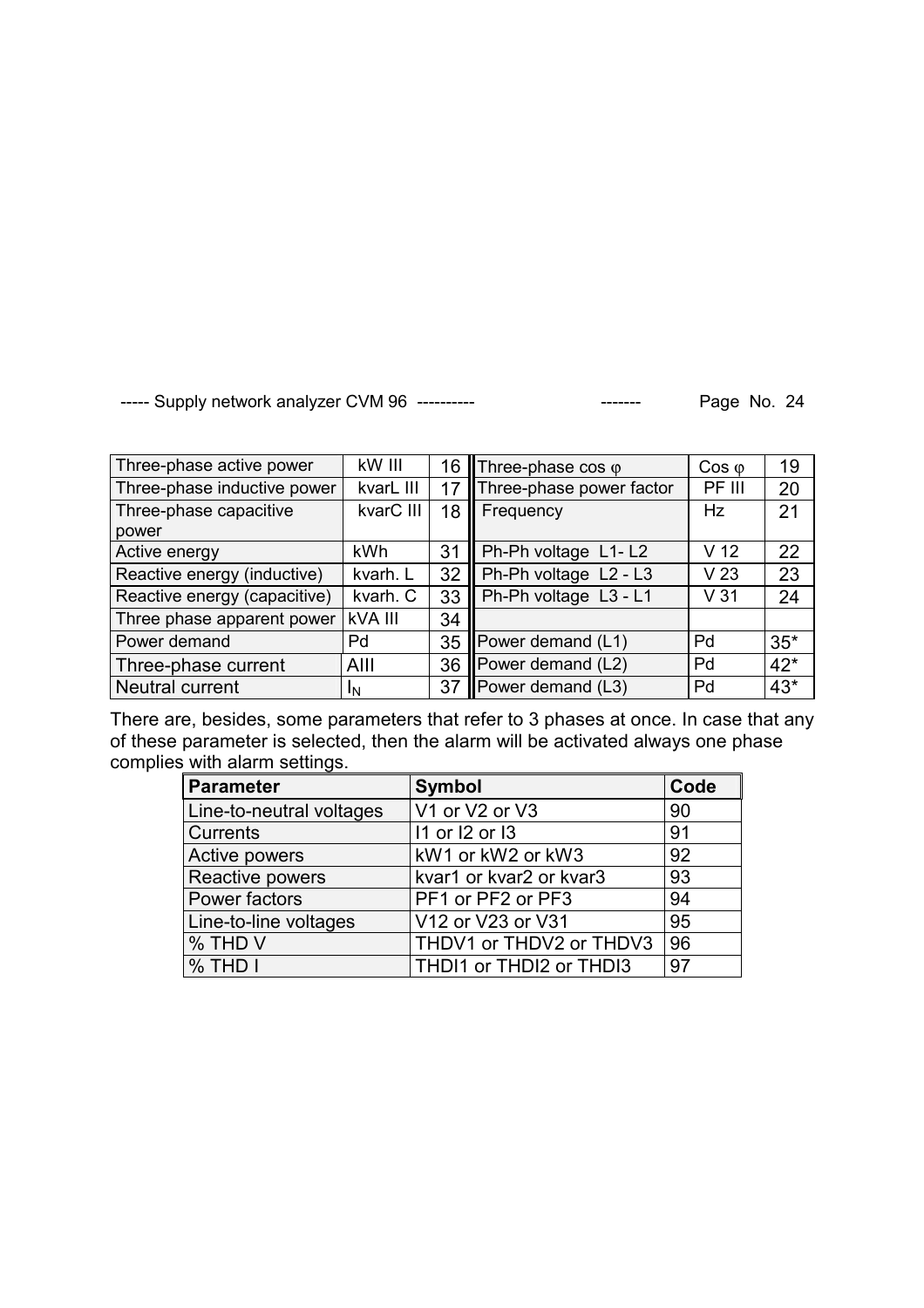# **a.- If an ENERGY parameter is chosen: kW.h (31), kvarh.L (32) or kvarh.C(33)**

![](_page_25_Figure_2.jpeg)

(1) Value of energy in kW : four digits with floating decimal point

#### - SETUP procedure:

 - "**max**" key: to modify the value of the blinking value. Every time it is pressed the value is increased.

- "**min**" key: to validate the blinking value and go to the next digit.

 **NOTE** : When the last digit is reached, the position of the decimal can be move point with the "**max**" key.

*Example for setting a 500 W / 1 pulse:* 

*Firstly we enter the value, 0500, and following we place the decimal point at the right position with the "max" key*  $\rightarrow$  *0.500 kW.*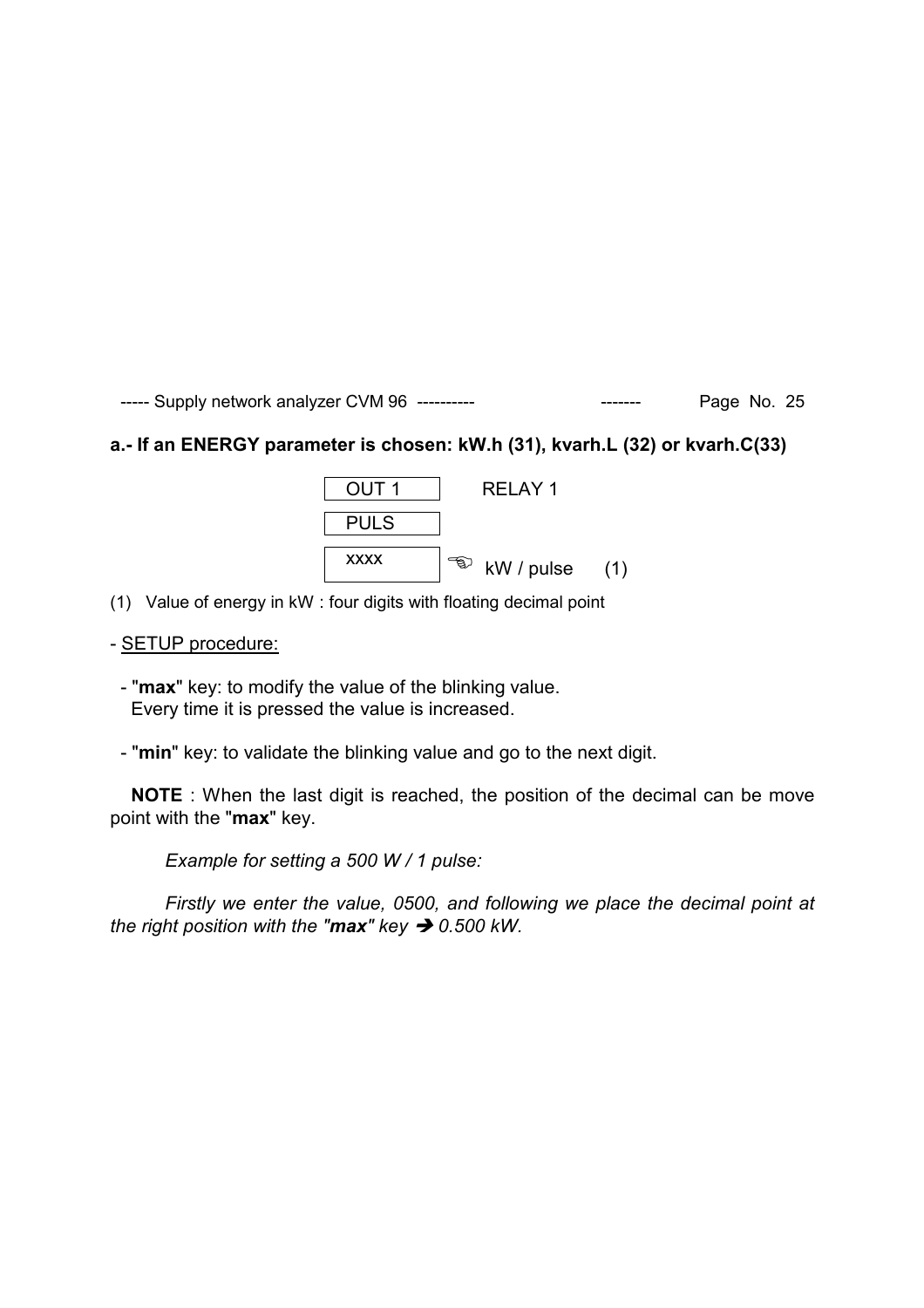- For accessing to the next option, press  $\overline{\bullet}$  : SETUP options for the second relay will appear (only with **CVM 96...-C2**).

![](_page_26_Figure_2.jpeg)

Act as before. Pressing again " $\bigcirc$ " the SETUP mode is exited.

**b.**- **ALARM conditions** (1 condition for each relay): If any other parameter (1 to 30) is selected at (1), two outputs can be configured as alarms. For each output it is possible to set:

| $\vert \circlearrowright$ Any of the parameters measured by the CVM 96 |
|------------------------------------------------------------------------|
| 2 MAXIMUM value                                                        |
| 3 MINIMUM value                                                        |
| $\Theta$ Delay for the conditions                                      |

These screens are successively displayed by the CVM 96 once the parameter has been selected ( for the SETUP of each option proceed as in the Section a.-):

b.1.- Programming the maximum value to be controlled:

![](_page_26_Figure_8.jpeg)

The key "**max**" will increase the value of the blinking digit (0,1...9, sign -- ). Use the key "**min**" to pass to the following digit.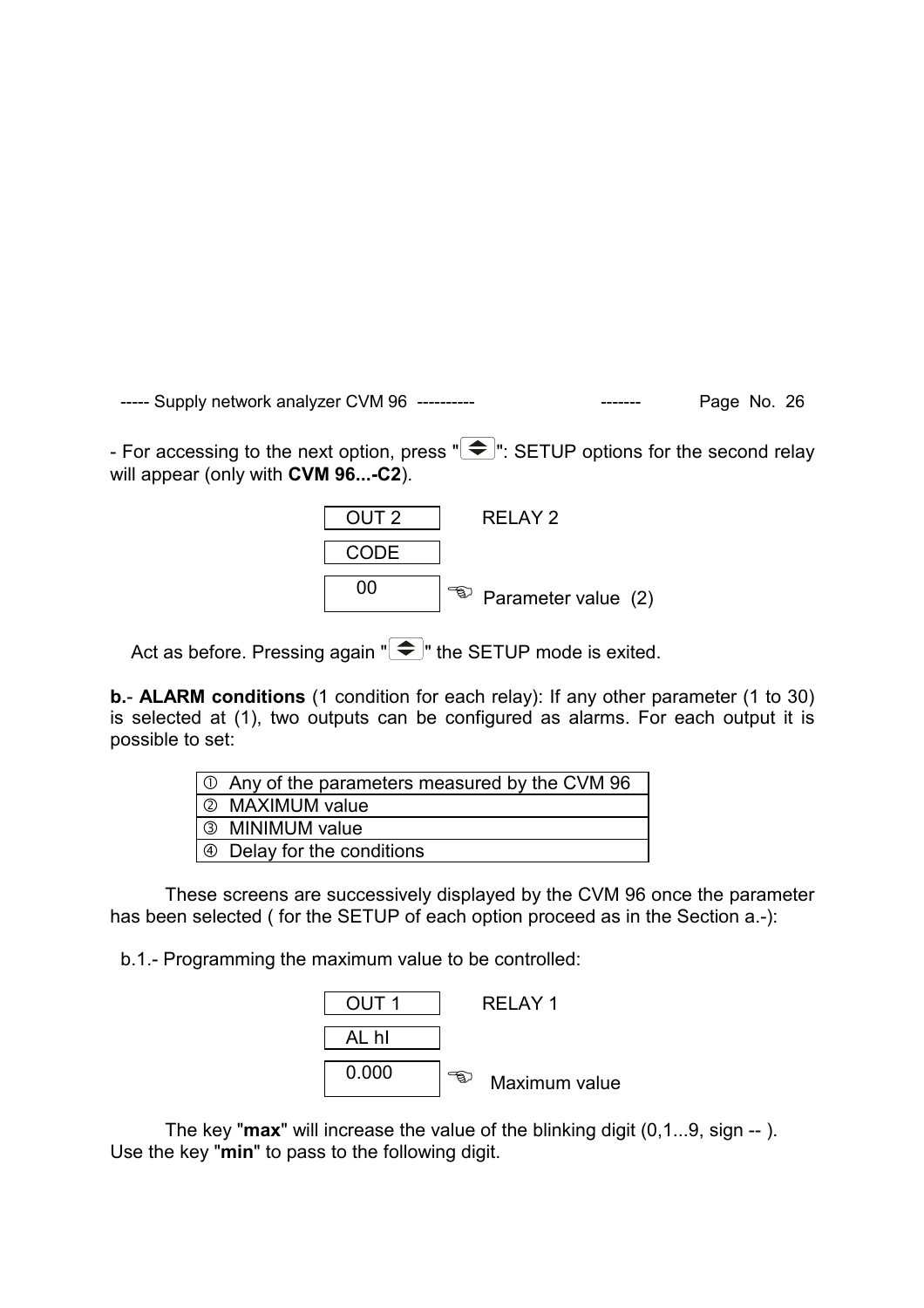b.2.- Programming the minimum value to be controlled:

![](_page_27_Figure_2.jpeg)

b.3.- Programming the delay:

| $5.0.1$ rogramming the ablay.                              |            |                     |
|------------------------------------------------------------|------------|---------------------|
|                                                            | OUT 1      | RELAY 1             |
|                                                            | <b>SEC</b> | Delay in seconds    |
|                                                            | 0.000      | ත<br>maximum 9999 s |
| TUD perspecters can also be selected as elergy conditions. |            |                     |

THD parameters can also be selected as alarm conditions.

- Press  $\sqrt[n]{\bigoplus}$  to pass to the next option: the SETUP for the second relay is then shown:

| OUT <sub>2</sub> | RFI AY 2                                                                  |  |
|------------------|---------------------------------------------------------------------------|--|
| CODE             |                                                                           |  |
| 00               | $\sqrt{a}$ Parameter No. (1)                                              |  |
|                  | Proceed as before. Pressing again " $\bigcirc$ " the SETUP option exited. |  |

**---------------------------------------------------------------------------**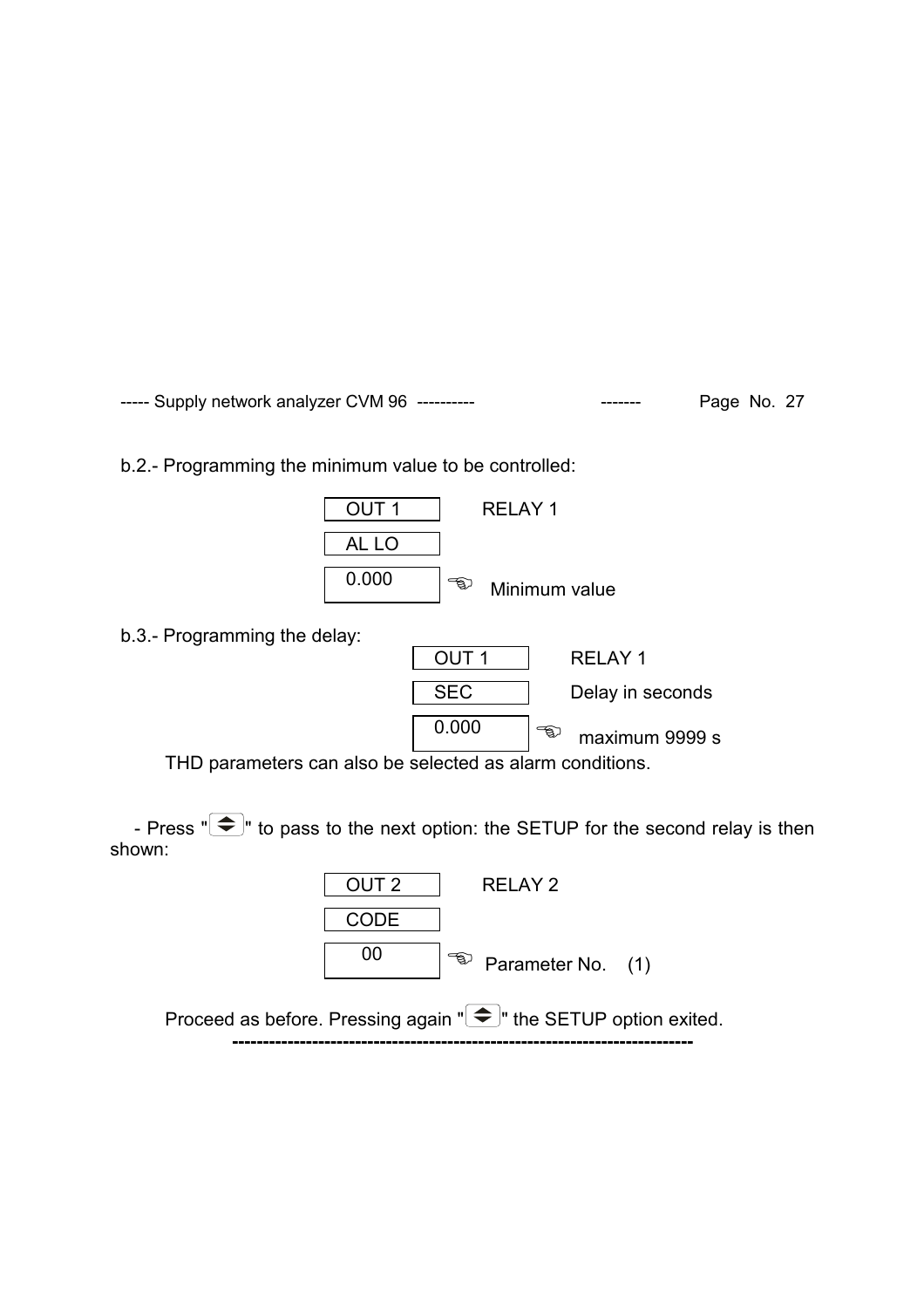**ALARM ACTIVATION:** Alarms operation depend on the set values of MAXIMUM and MINIMUM.

| $MIN +$ | MAX+<br>max > min   | ON<br><b>OFF</b><br><b>ON</b><br>======  <br><b>Max</b><br>0<br>Min            |
|---------|---------------------|--------------------------------------------------------------------------------|
| $MIN +$ | MAX+<br>max < min   | <b>OFF</b><br>ON<br><b>OFF</b><br>====   ====  <br>  ======<br>Max<br>Min<br>0 |
| $MIN -$ | MAX+                | ON<br><b>OFF</b><br>ON<br>Min<br><b>Max</b><br>0                               |
| $MIN +$ | MAX --              | ON<br><b>OFF</b><br><b>OFF</b><br>Max<br>Min<br>$\mathbf{0}$                   |
| $MIN -$ | MAX --<br>max > min | ON<br><b>OFF</b><br><b>ON</b><br>l ===== l<br>Max<br><b>Min</b><br>0           |
| $MIN -$ | MAX --<br>max < min | ON<br><b>OFF</b><br><b>OFF</b><br>=====   ======<br>Min<br><b>Max</b><br>0     |

 ON = alarm activated ----------> relay closed OFF = alarm deactivated ------> relay open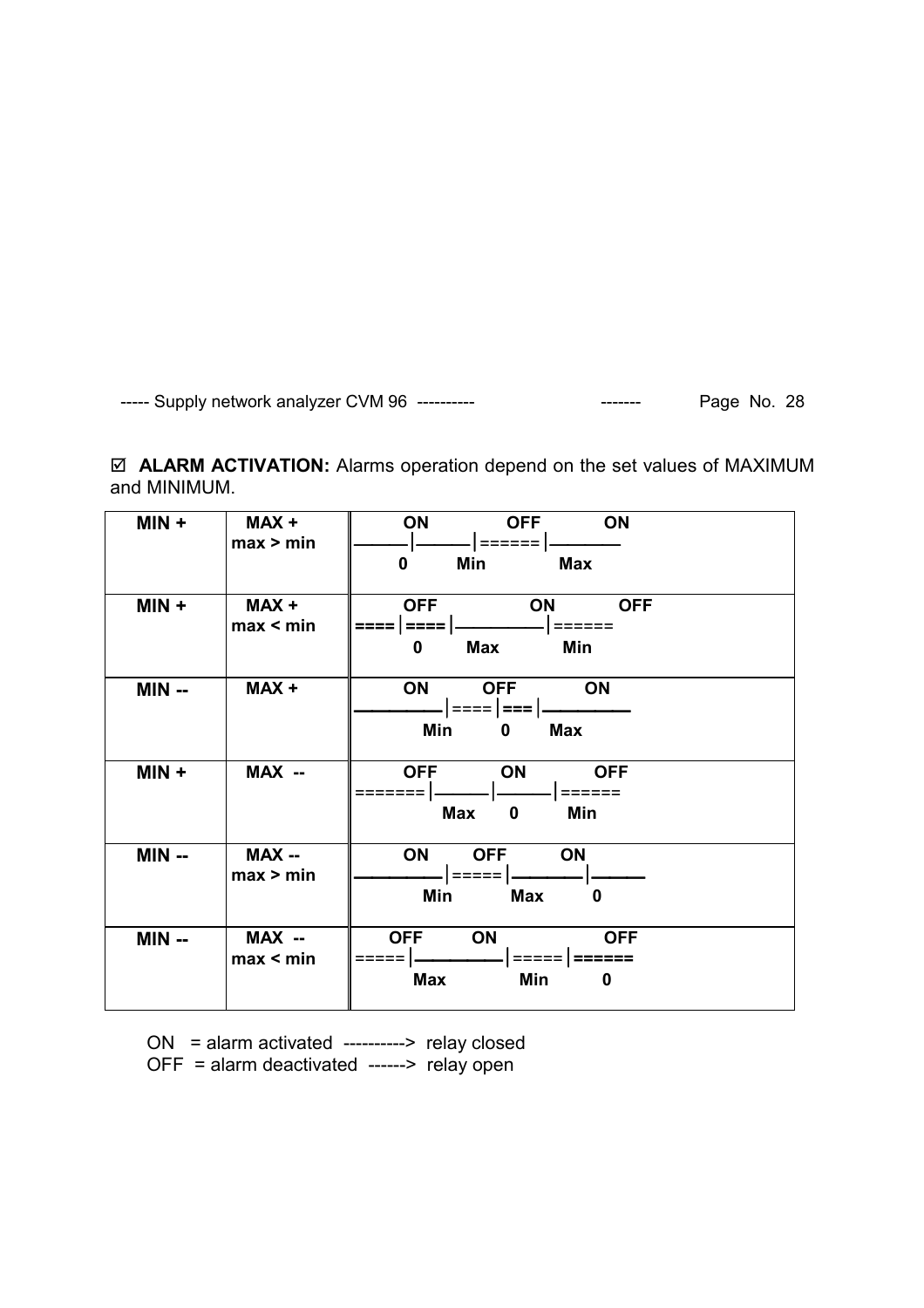The **DELAY** set value is applied either to the connection or the disconnection when the alarm conditions occur.

User-definable units for the different parameters are:

| <b>Parameter</b> | Format                             | <b>Example</b>     |
|------------------|------------------------------------|--------------------|
| Voltage          | With decimals $= V$<br>(xxxx)      | $125.0 = 125$ kV   |
|                  | Without decimals = $kV$<br>(xxx.x) | $0220 = 220 V$     |
|                  |                                    | $25.30 = 25.30$ kV |
| Current          | Α                                  | $0150 = 150 A$     |
| <b>Powers</b>    | kW, kvarL, kvarC                   | $0.540 = 540 W$    |
|                  |                                    | $250.5 = 250.5$ kW |
| Energies         | kWh, kvarLh, kvarCh                |                    |
| Power factor     | $+/-$ X.XX                         | $-0.70$            |
| Frequency        | XX.X                               | $50.0 = 50$ Hz     |

# - **Output relay connection lay-out CVM 96...-C2** (2 relays ) :

| Out1         | <b>Terminals</b> | Signal | Out2         | Terminals | Signal |
|--------------|------------------|--------|--------------|-----------|--------|
| <b>RELAY</b> | $10 - 12$        |        | <b>RELAY</b> | 11-12     |        |
|              |                  |        |              |           |        |

| O <sub>II</sub> 17 | <b>Terminals</b> | Signal |
|--------------------|------------------|--------|
| <b>RELAY</b>       | $11 - 12$        | N O    |
|                    |                  |        |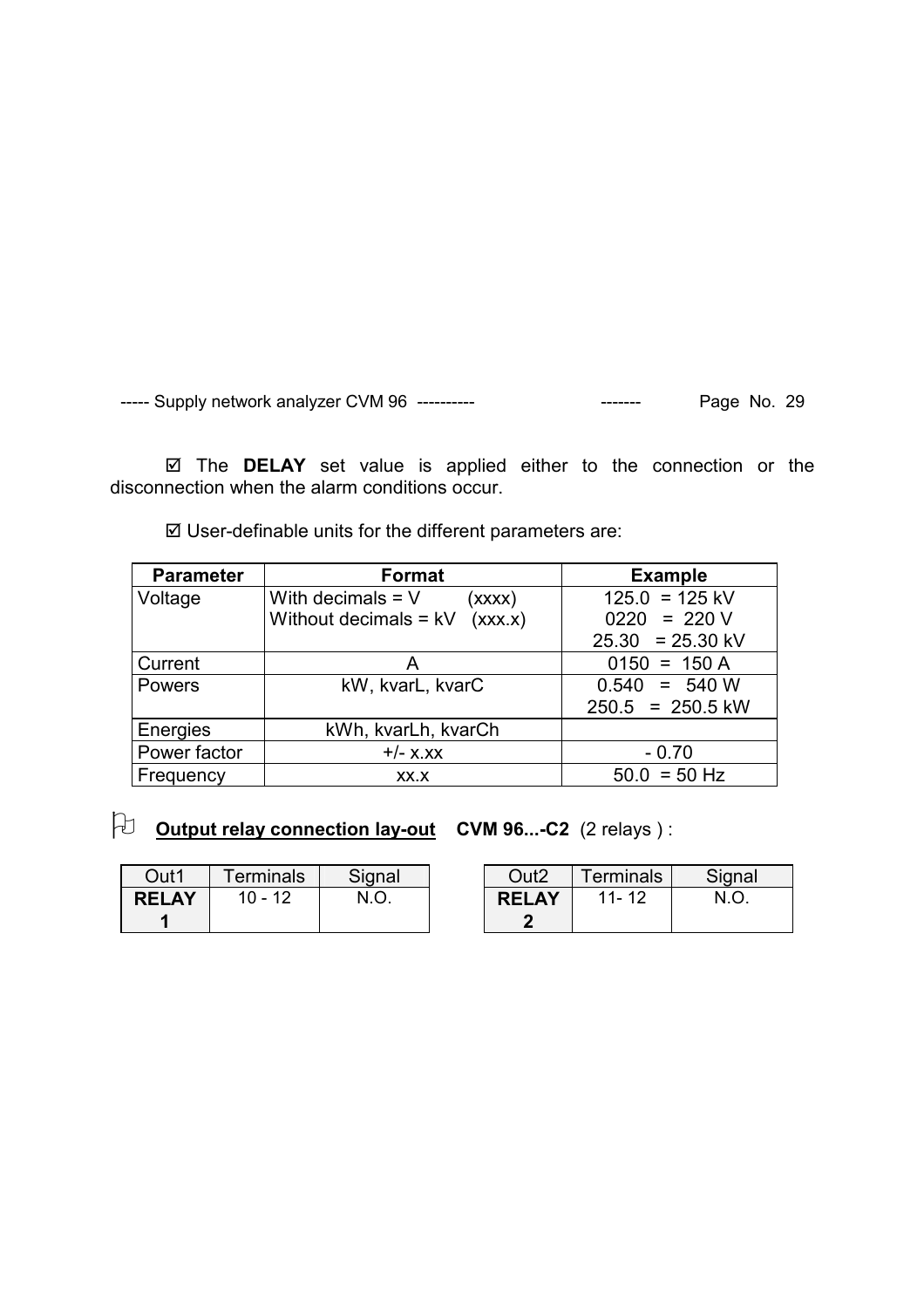#### **6.- SPECIFICATIONS**

| Power supply : see specifications on the rear part of the CVM 96<br>$-$ CVM 96 $\pm$<br>Single-phase 230 V a.c.<br>Voltage tolerance: $+10 \%$ / -15 %<br>Frequency: 50  60 Hz |
|--------------------------------------------------------------------------------------------------------------------------------------------------------------------------------|
| $-$ CVM 96 SDC : Direct current 24 V  120 V d.c.<br>Voltage tolerence: $-20\%$ / $+15\%$                                                                                       |
| Operation temperature  -10 to 50 °C                                                                                                                                            |
|                                                                                                                                                                                |
| <b>Measuring Circuits:</b>                                                                                                                                                     |
| Rated voltage  300 V a.c. Phase-to-Neutral / 520 V a.c. Phase-to-Phase                                                                                                         |
| Frequency  45 to 65 Hz                                                                                                                                                         |
| Rated current  In / 5 A (isolated inputs)                                                                                                                                      |
| Permanent overload 1.2 In                                                                                                                                                      |
| Current input burden 0.75 VA                                                                                                                                                   |
| <b>Accuracy:</b>                                                                                                                                                               |
|                                                                                                                                                                                |
|                                                                                                                                                                                |
|                                                                                                                                                                                |
| Test conditions:<br>- Errors due to C.T. are not included and direct voltage measurement<br>- Temperature between $+5$ °C and $+45$ °C                                         |

- Power factor between 0.5 and 1

- Full scale measure range 5 % ... 100 %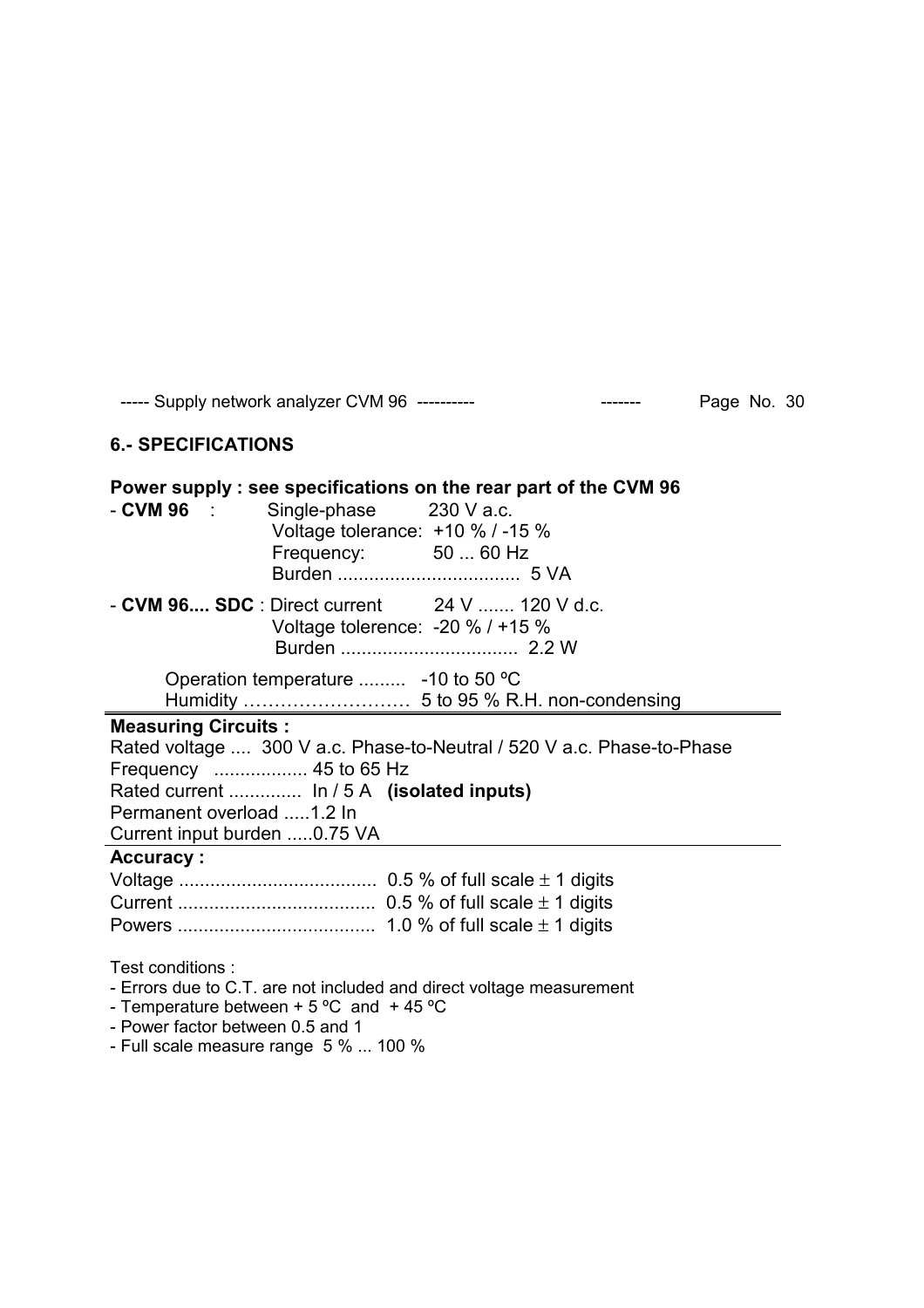# **Mechanical Characteristics :**  - Connection : pluggable connection terminal - Case material Self-extinguishable, V0 plastic - Protection Assembled unit (frontal ) : IP 54 Un-assembled unit (side and rear covers) : IP 31 - Dimensions 96 x 96 mm - depth: 100 mm - Weight 0.520 kg **Relays characteristics: according to model**  - Maximum switching load : 750 VA - Maximum switching voltage : 250 V a.c. - Maximum switching current : 3 A (Resistive) - Mechanical endurance  $3 \times 10^7$  operations - Energy / alarms pulses : max. 1 pulse / s At full load: (250 V a.c. / 3 A ) - Electrical endurance 1 x  $10^5$  operations - Maximum operation cadence : 450 oper. / hour - Safety .............. Category III - 300 V a.c. / 520 a.c., as per EN-61010 - Protection against electric shock by class II double-isolation I **Standards :** IEC 664, VDE 0110, UL 94 , IEC 801 , IEC 348 , IEC 571-1 EN 50081-1, EN 50082-1 , EN-61010-1

#### Dimensions :

![](_page_31_Figure_4.jpeg)

![](_page_31_Figure_5.jpeg)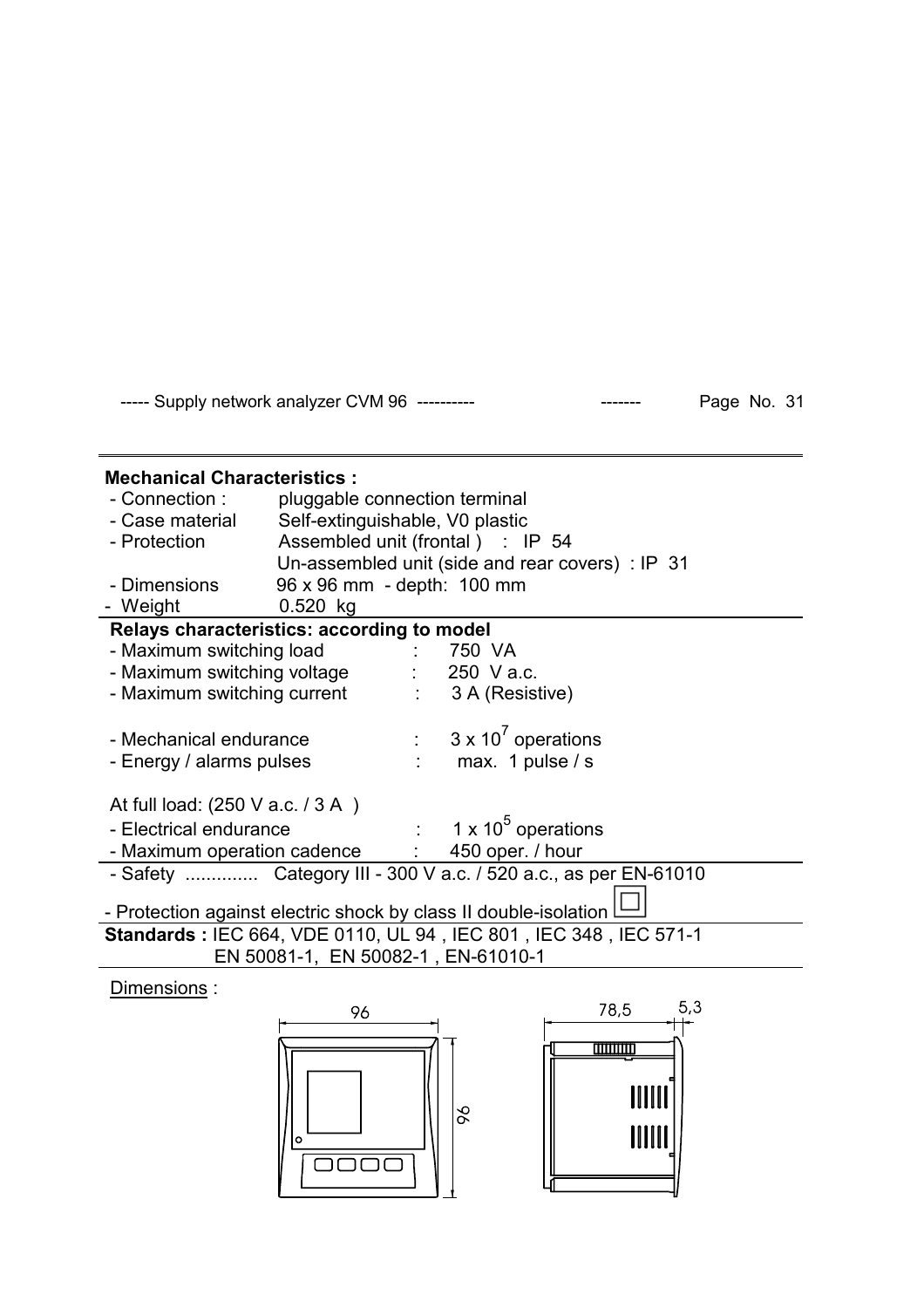# **7.- SAFETY CONSIDERATIONS**

![](_page_32_Picture_2.jpeg)

All installation specification described at the previous chapters named INSTALLATION AND STARTUP, INSTALLATION MODES and SPECIFICATIONS.

Note that with the instrument powered on, the terminals could be dangerous to touching and cover opening actions or elements removal may allow accessing dangerous parts. This instrument is factory-shipped at proper operation condition.

#### **8.- MAINTENANCE**

The **CVM 96** does not require any special maintenance. No adjustment, maintenance or repairing action should be done over the instrument open and powered and, should those actions are essential, high-qualified operators must perform them.

Before any adjustment, replacement, maintenance or repairing operation is carried out, the instrument must be disconnected from any power supply source.

When any protection failure is suspected to exist, the instrument must be immediately put our of service. The instrument's design allow a quick replacement in case of any failure.

#### **9.- TECHNICAL SERVICE**

For any inquiry about the instrument performance or whether any failure happens, contact to CIRCUTOR's technical service.

> *CIRCUTOR S.A. - After-sales service Vial Sant Jordi, s/n 08232 - Viladecavalls Tel - + 34 93 745 29 00 fax - + 34 93 745 29 14 E-mail : central@circutor.es*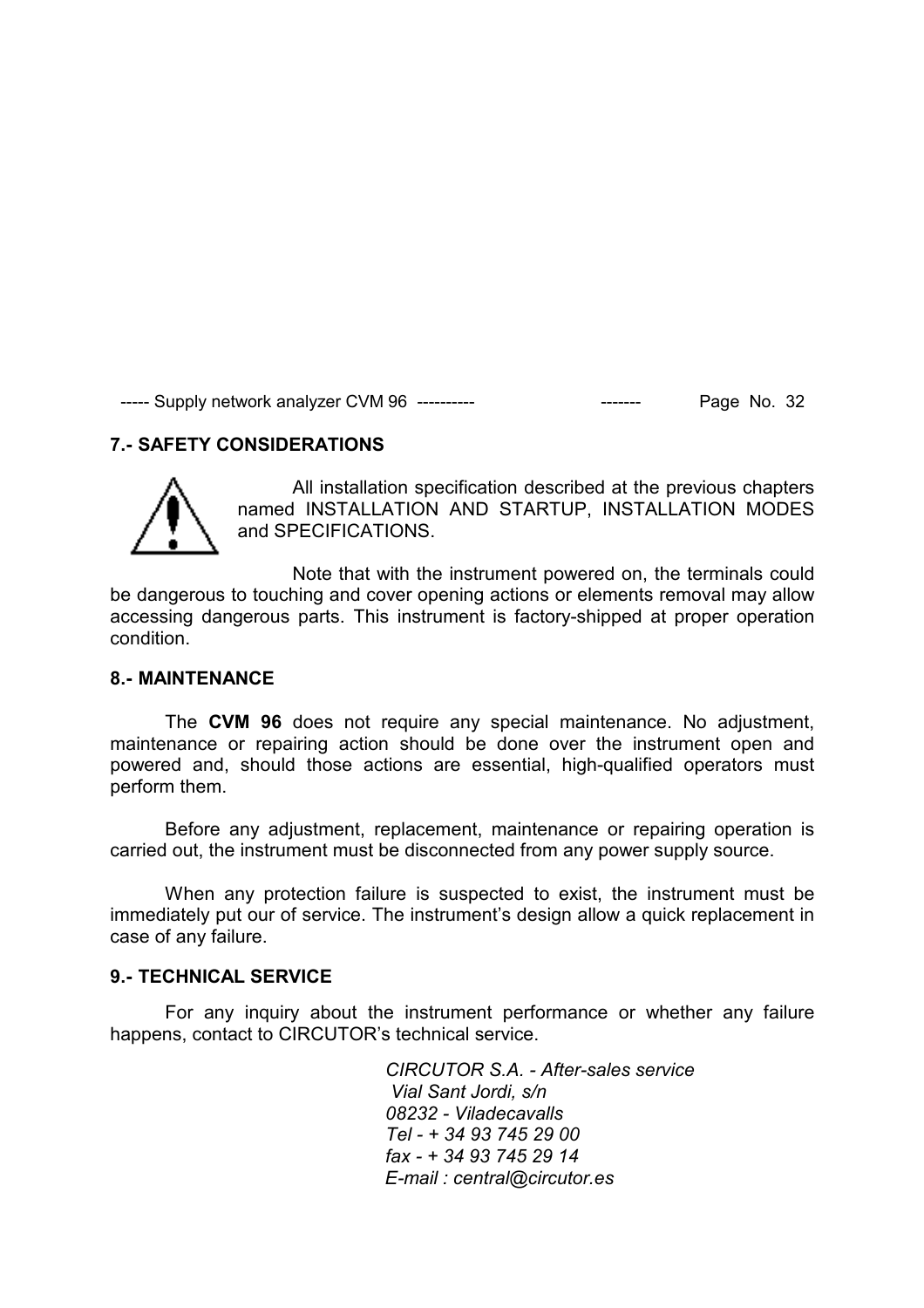#### **10.- CVM 96 COMMUNICATIONS**

![](_page_33_Figure_3.jpeg)

One or some **CVM 96**... can be connected to a P.C.. With this system we can get all the parameters in one central point of reading. The CVM 96..., has a serial RS-485 or RS-232 type output (according to the model). If we connect more than one device to the same communication line (RS-485), we have to assign to each of them a different code or direction (from 01 to 99), since the P.C. needs the identification of every measuring point.

#### **10.1.- ! To take into account:**

- **PROTOCOL:** MODBUS © (**Question / Answer)**
- **CVM 96 DEFAULT CONFIGURATION :** 001 / 9.600 / 8 bits / N / 1 bit

- Available baud rates: 1.200 - 2.400 - 4.800 - 9.600 - 19.200 bauds

#### **- RS-485 type output:**

-RS-485 connection will be carried out by means of a **twisted and screened cable,** with a minimum of 3 wires, with a maximum distance between the CVM 96 and the last peripheral of 1.200 m. The **CVM 96** uses a RS-485 communication bus allowing up to **a maximum of 32 devices in parallel (Multi-point bus) per port used in the PC**.

#### **- RS-232 type output:**

-RS-232 connection will be carried out by means of a **twisted and screened cable,** with a minimum of 3 wires, with a maximum distance between the CVM 96 and the P.C. of 15 m.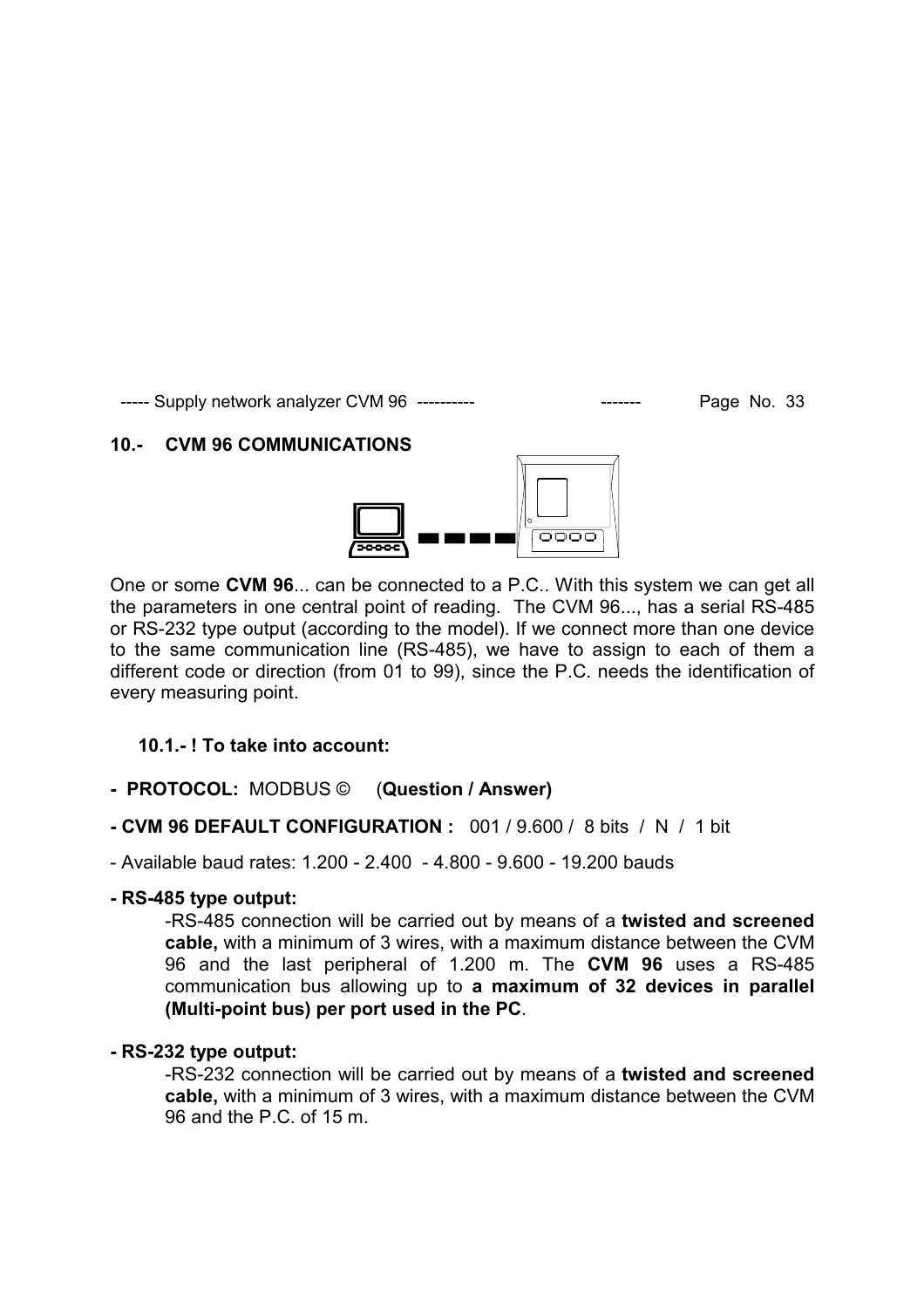# **10.2.- RS-485 TYPE CONNECTION TO A RS-232 TYPE INPUT OF A PC**

![](_page_34_Figure_3.jpeg)

**\*If the conversor RS232/485 with RTS control (code 770208) is used, it is no necessary to connect the pin 7 on the RS232 side.**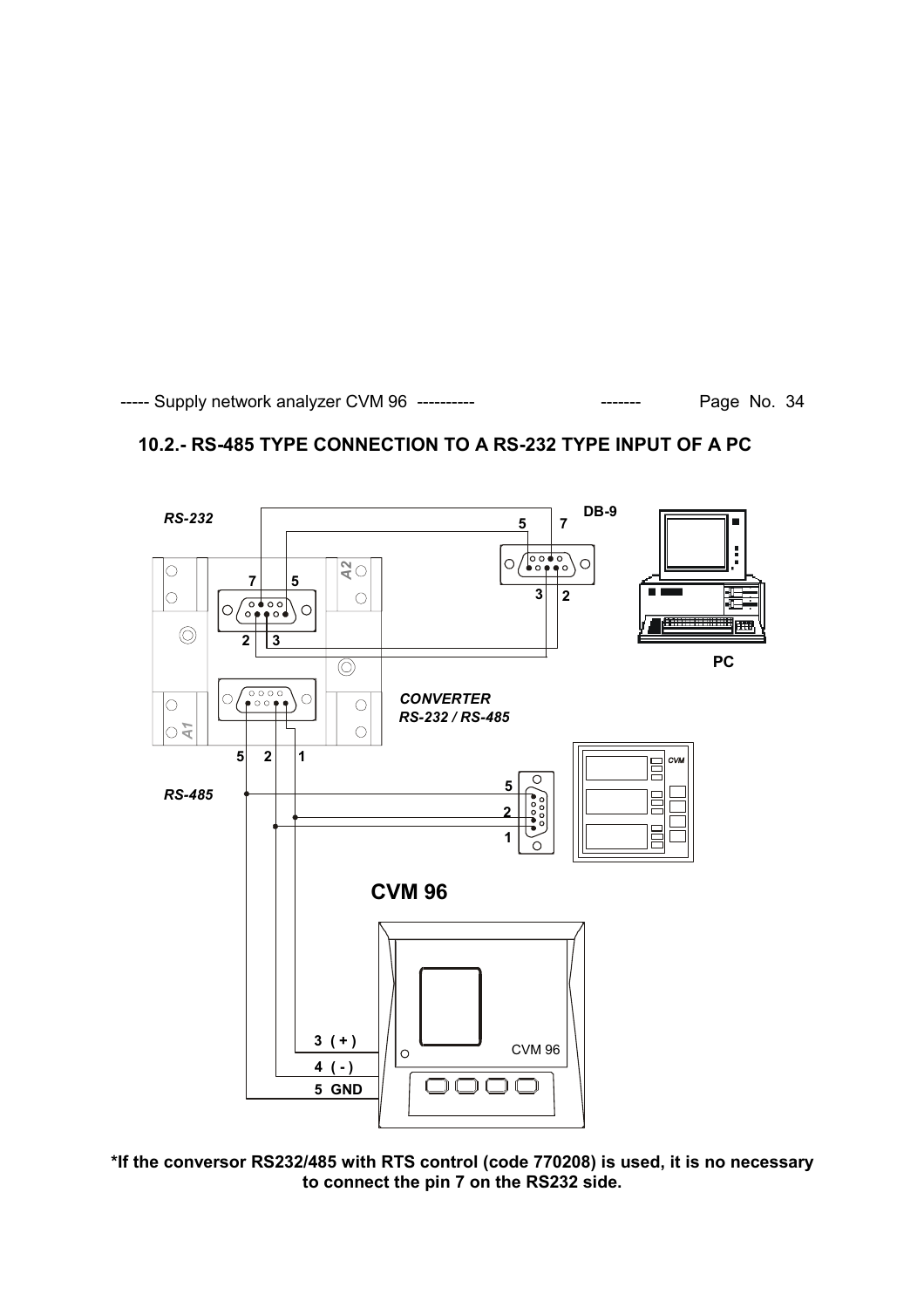# **10.3.- RS-232 TYPE CONNECTION TO A RS-232 TYPE INPUT OF A PC**

![](_page_35_Figure_2.jpeg)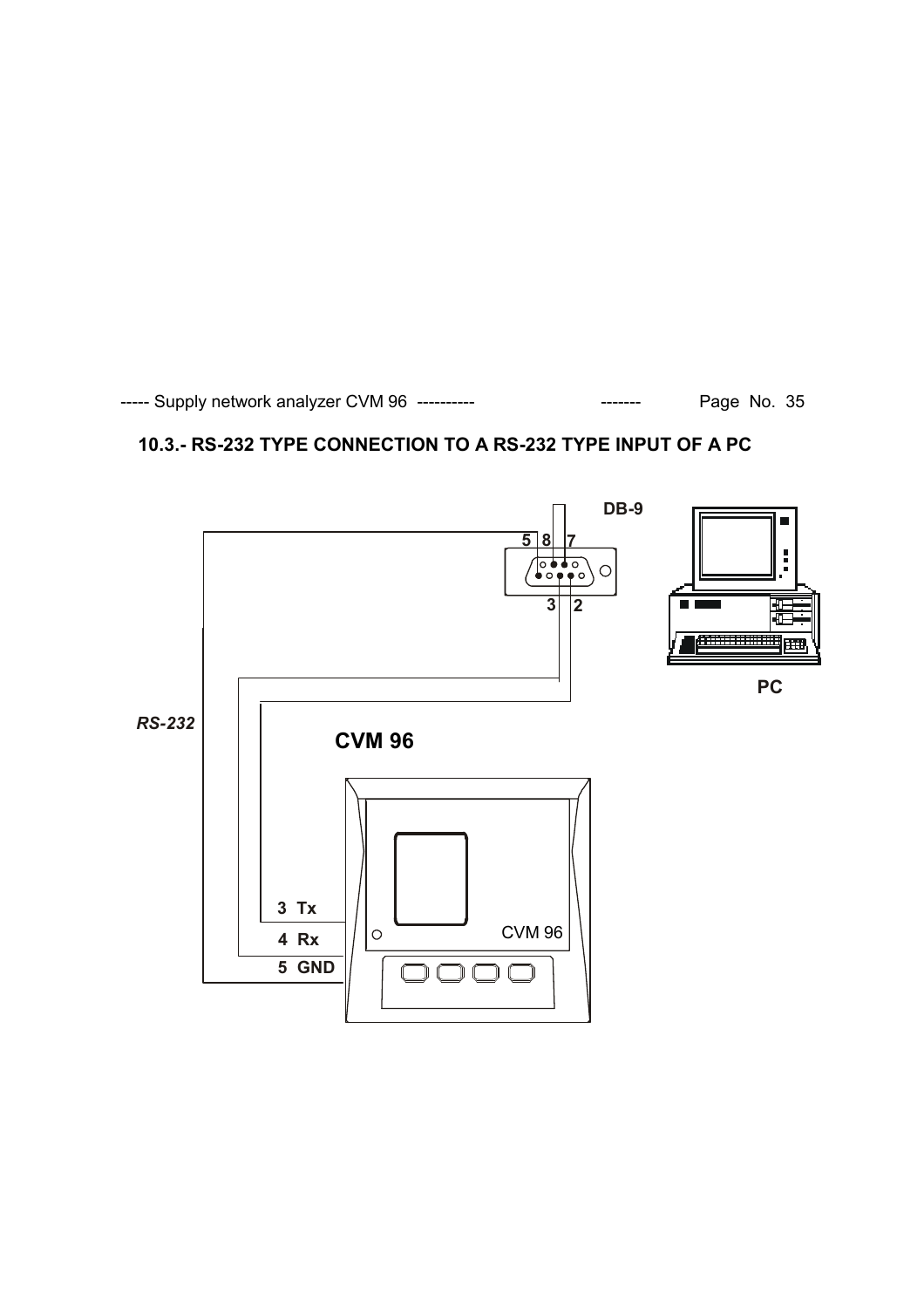#### **10.4.- MODBUS © protocol**

The **CVM 96** analyzer can communicate by means of the **MODBUS ©**  protocol, as it is following described:

 When the **CVM 96** communicates with MODBUS protocol, it uses the **RTU mode** (Remote Terminal Unit ). Each 8-bits byte in a message contains two 4-bits hexadecimal characters.

The format for each byte in RTU mode is :

| * Code              | 8-bits binary, hexadecimal 0-9, A-F<br>Two hexadecimal characters<br>contained in each 8-bits field of the<br>message. |
|---------------------|------------------------------------------------------------------------------------------------------------------------|
| * Bits per Byte     | 8 data bits                                                                                                            |
| * Error Check Field | Cyclical Redundancy Check (CRC).                                                                                       |

#### *MODBUS FUNCTIONS:*

| <b>FUNCTION 01</b>     | Reading of relay state                                                                                                                                                                                                                                       |
|------------------------|--------------------------------------------------------------------------------------------------------------------------------------------------------------------------------------------------------------------------------------------------------------|
| <b>FUNCTION 3 or 4</b> | Reading of n Words (16 bits-2 bytes). This function<br>permits to read all the electrical parameters of the CVM<br>96. Each parameters is a 32-bits long, hence two words<br>are required to inquiry for a parameter.<br>$(4 \text{ bytes} - XX XX XX XX)$ . |
| <b>FUNCTION 05</b>     | Writing one relay                                                                                                                                                                                                                                            |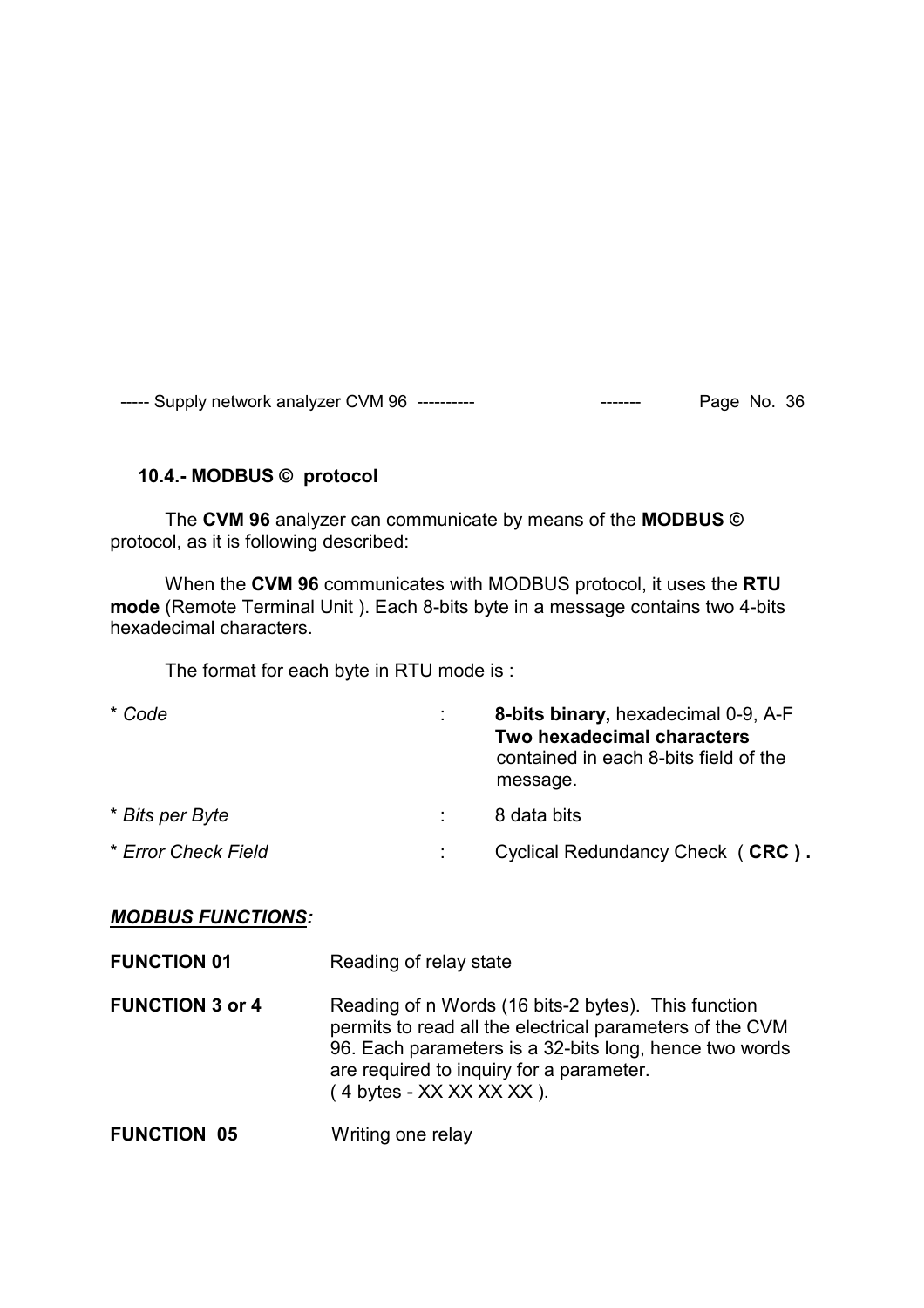# **a.- Registers** assigned to different parameters measured by the **CVM 96**:

|                                             |                          | <b>MODBUS REGISTERS</b>          |              |                |
|---------------------------------------------|--------------------------|----------------------------------|--------------|----------------|
| <b>PARAMETER</b>                            | <b>Units</b>             | HEXA-DECIMAL (longs)             |              |                |
|                                             |                          | <b>PRESENT</b><br><b>MAXIMUM</b> |              | <b>MINIMUM</b> |
|                                             |                          | <b>Value</b>                     | <b>Value</b> | <b>Value</b>   |
|                                             |                          |                                  |              |                |
| Phase voltage - V 1                         | $V \times 10$            | $00 - 01$                        | 60-61        | $CO-C1$        |
| Current - A 1                               | mA                       | $02 - 03$                        | 62-63        | $C2-C3$        |
| Active power - kW1                          | W                        | 04-05                            | 64-65        | $C4-C5$        |
| Reactive power - kvar 1                     | var                      | 06-07                            | 66-67        | C6-C7          |
| Power factor - PF1                          | P.F. x 100               | 08-09                            | 68-69        | C8-C9          |
| Phase voltage - V 2                         | $V \times 10$            | $0A-0B$                          | 6A-6B        | CA-CB          |
| Current - A 2                               | mA                       | $OC-OD$                          | 6C-6D        | CC-CD          |
| Active power - kW2                          | W                        | 0E-0F                            | 6E-6F        | CE-CF          |
| Reactive power - kvar 2                     | var                      | $10 - 11$                        | $70 - 71$    | $D0-D1$        |
| Power factor - PF2                          | P.F. x 100               | $12 - 13$                        | 72-73        | $D2-D3$        |
| Phase voltage - V 3                         | $V \times 10$            | $14 - 15$                        | 74-75        | $D4-D5$        |
| Current - A 3                               | mA                       | $16 - 17$                        | 76-77        | D6-D7          |
| Active power - kW3                          | W                        | 18-19                            | 78-79        | D8-D9          |
| Reactive power - kvar 3                     | var                      | $1A-1B$                          | 7A-7B        | DA-DB          |
| Power factor - PF3                          | P.F. x 100               | $1C-1D$                          | 7C-7D        | DC-DD          |
| Three-phase active power<br>– kWIII         | W                        | $1E-1F$                          | <b>7E-7F</b> | DE-DF          |
| Three-phase inductive<br>power - kvarL III  | var                      | $20 - 21$                        | 80-81        | $E0-E1$        |
| Three-phase capacitive<br>power - kvarC III | var                      | $22 - 23$                        | 82-83        | $E2-E3$        |
| $Cos \varphi$ III                           | $Cos \varphi \times 100$ | $24 - 25$                        | 84-85        | E4-E5          |
| Three-phase power factor<br>- PF III        | P.F. x 100               | 26-27                            | 86-87        | E6-E7          |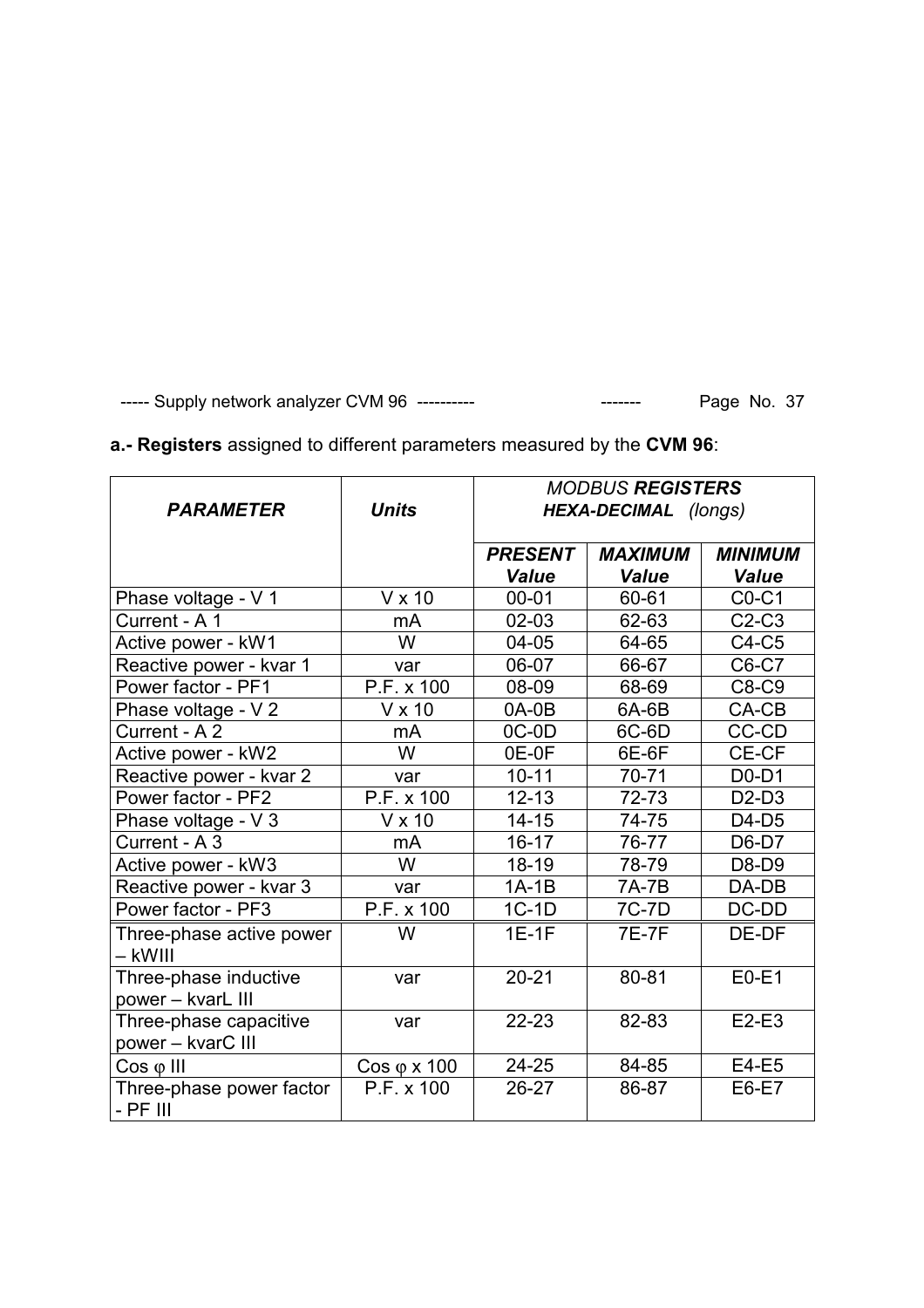|                              |                | <b>MODBUS REGISTERS</b> |                |                |
|------------------------------|----------------|-------------------------|----------------|----------------|
| <b>PARAMETER</b>             | <b>Units</b>   | HEXA-DECIMAL (longs)    |                |                |
|                              |                | <b>PRESENT</b>          | <b>MAXIMUM</b> | <b>MINIMUM</b> |
|                              |                | <b>Value</b>            | <b>Value</b>   | <b>Value</b>   |
| Frequency (L1) - Hz          | $Hz \times 10$ | 28-29                   | 88-89          | E8-E9          |
| Line voltage L1-L2 - V12     | V x 10         | $2A-2B$                 | 8A-8B          | EA-EB          |
| Line voltage L2-L3 - V23     | V x 10         | $2C-2D$                 | 8C-8D          | EC-ED          |
| Line voltage L3-L1 - V31     | $V \times 10$  | $2E-2F$                 | 8E-8F          | EE-EF          |
| %THD V1                      | % x10          | $30 - 31$               | 90-91          | $F0-F1$        |
| %THD V 2                     | % x 10         | 32-33                   | 92-93          | $F2-F3$        |
| %THD V 3                     | %x10           | 34-35                   | 94-95          | $F4-F5$        |
| %THD I1                      | % x 10         | 36-37                   | 96-97          | F6-F7          |
| %THD I 2                     | % x10          | 38-39                   | 98-99          | F8-F9          |
| %THD I3                      | % x10          | $3A-3B$                 | 9A-9B          | FA-FB          |
| Active energy - kWh          | Wh             | $3C-3D$                 |                |                |
| Inductive reactive energy -  | varLh          | $3E-3F$                 |                |                |
| kvarh L                      |                |                         |                |                |
| Capacitive reactive energy - | varCh          | $40 - 41$               |                |                |
| kvarh C                      |                |                         |                |                |
| Three phase apparent         | kVA III        | 42-43                   | $A2-A3$        | 102-103        |
| power                        |                |                         |                |                |
| Power demand                 | Pd             | 44-45                   | A4-A5          |                |
| Corriente trifásica - AIII   | mA             | 46-47                   | A6-A7          | 106-107        |
| Neutral current              | mA             | 48-49                   | A8-A9          | 108-109        |
| Power demand (L1)*           | Md (Pd)        | 44-45                   | A4-A5          |                |
| Power demand (L2)*           | Md (Pd)        | 52-53                   | <b>B2-B3</b>   |                |
| Power demand (L3)*           | Md (Pd)        | 54-55                   | <b>B4-B5</b>   |                |

\* This parameters are only enabled if the maximum demand by line current has been previously programmed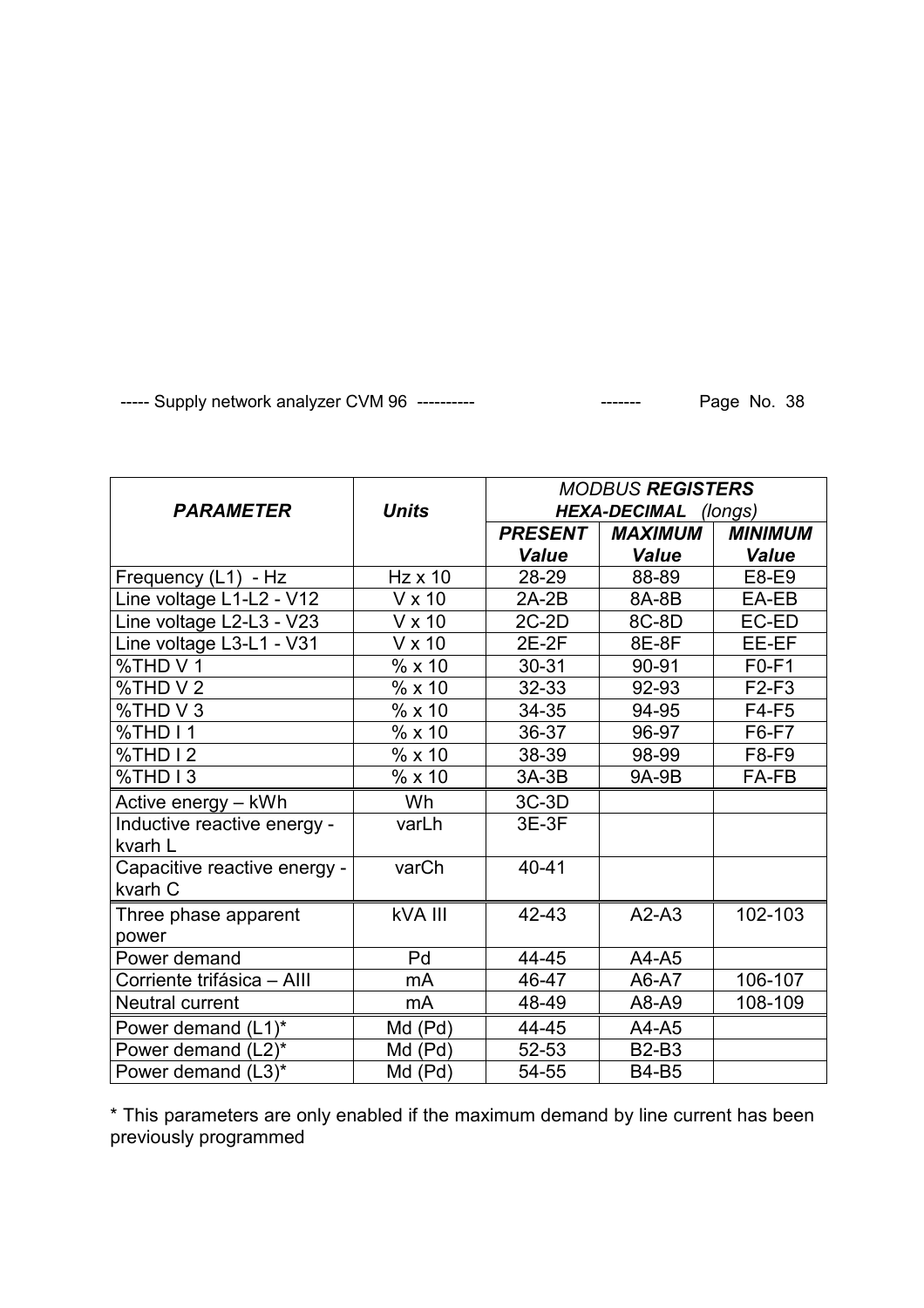|                  |              | <b>MODBUS REGISTERS</b>        |                |                |
|------------------|--------------|--------------------------------|----------------|----------------|
| <b>PARAMETER</b> | <b>Units</b> | <b>HEXA-DECIMAL</b><br>(longs) |                |                |
|                  |              | L1                             | L <sub>2</sub> | L <sub>3</sub> |
| Fundamental      | mA           | 1F4-1F5                        | 212-213        | 230-231        |
| Harmonic 2       | $\%$         | 1F6-1F7                        | 214-215        | 232-233        |
| Harmonic 3       | $\%$         | 1F8-1F9                        | 216-217        | 234-235        |
| Harmonic 4       | $\%$         | 1FA-1FB                        | 218-219        | 236-237        |
| Harmonic 5       | $\%$         | 1FC-1FD                        | 21A-21B        | 238-239        |
| Harmonic 6       | $\%$         | 1FE-1FF                        | 21C-21D        | 23A-23B        |
| Harmonic 7       | %            | 200-201                        | 21E-21F        | 23C-23D        |
| Harmonic 8       | $\%$         | 202-203                        | 220-221        | 23E-23F        |
| Harmonic 9       | $\%$         | 204-205                        | 222-223        | 240-241        |
| Harmonic 10      | $\%$         | 206-207                        | 224-225        | 242-243        |
| Harmonic 11      | $\%$         | 208-209                        | 226-227        | 244-245        |
| Harmonic 12      | $\%$         | 20A-20B                        | 228-229        | 246-247        |
| Harmonic 13      | $\%$         | 20C-20D                        | 22A-22B        | 248-249        |
| Harmonic 14      | $\%$         | 20E-20F                        | 22C-22D        | 24A-24B        |
| Harmonic 15      | $\%$         | 210-211                        | 22E-22F        | 24C-24D        |

**NOTE:** The maximum number of parameters (1 parameter = 1 word of 32 bits) that can be read in one transmission is 20.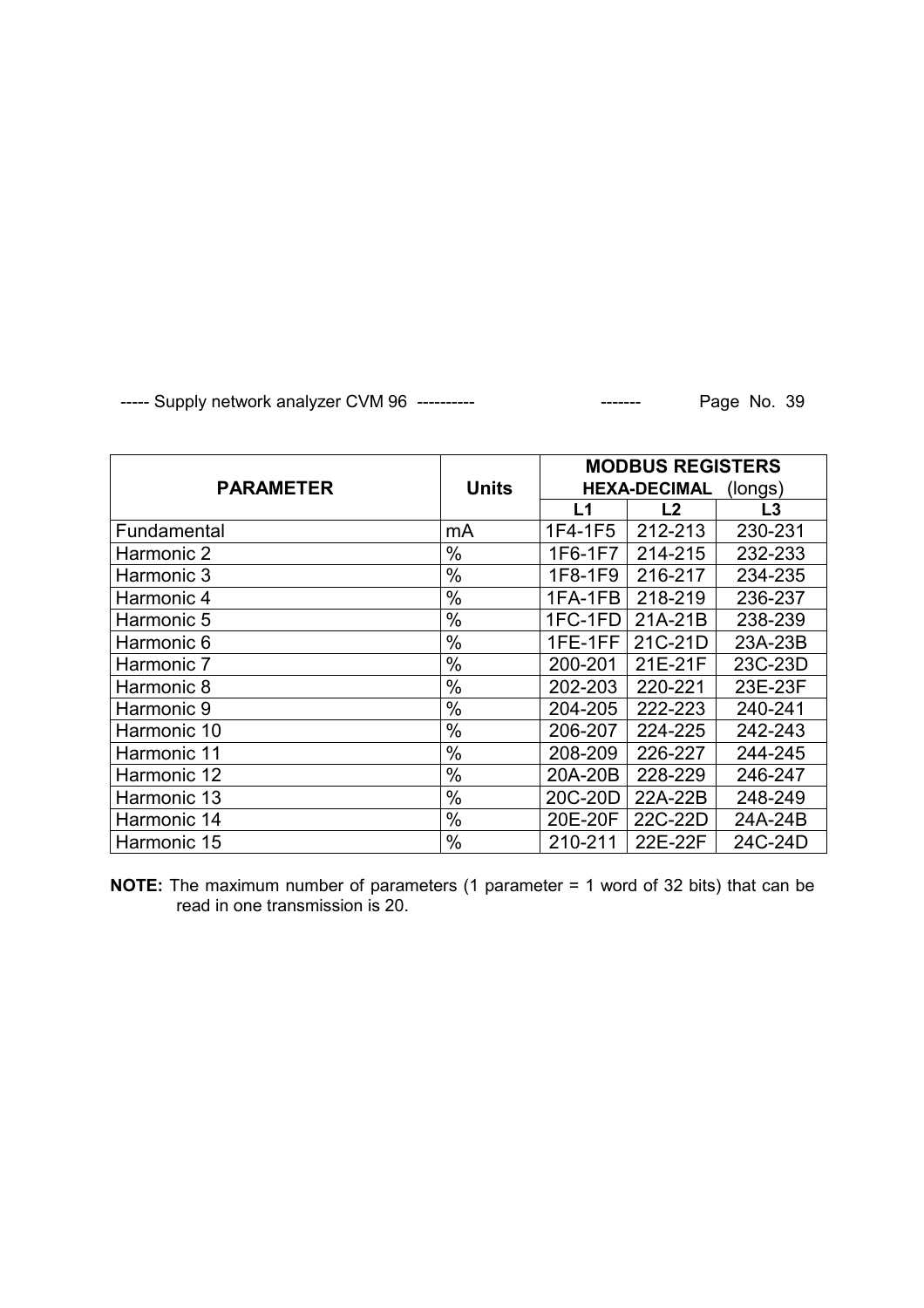# **EXAMPLE**

| <b>INQUIRY</b>   | 0A 04 00 00 00 0A 71 76                                                       |
|------------------|-------------------------------------------------------------------------------|
| 0A               | CVM 96 peripheral number, 10 in decimal                                       |
| 04               | Reading function                                                              |
| 00 00            | Initial address (first register)                                              |
| 00 0A            | Number of registers to be read                                                |
| 7176             | <b>CRC</b> character                                                          |
| ANSWER           | 0A 04 14 00 00 08 4D 00 00 23 28 00 00 0F A0 00 00 00<br>90 00 00 00 60 CB 2E |
| 0A               | CVM 96 number, 10 in decimal                                                  |
| 04               | Reading function $-$ the one use for the inquiry                              |
| 14               | Bytes received (20)                                                           |
| 00 00 08 4D      | V 1x10 (register 00 Hex), in decimal 212.5 V                                  |
| 00 00 23 28      | mA 1, in decimal 9000 mA                                                      |
| 00 00 0F A0      | W 1, in decimal 4000 W                                                        |
| 00 00 00 90      | varL 1, in decimal 144 varL                                                   |
| 00 00 00 60      | PF 1 x 100, in decimal 96 PF                                                  |
| CB <sub>2E</sub> | <b>CRC</b> character                                                          |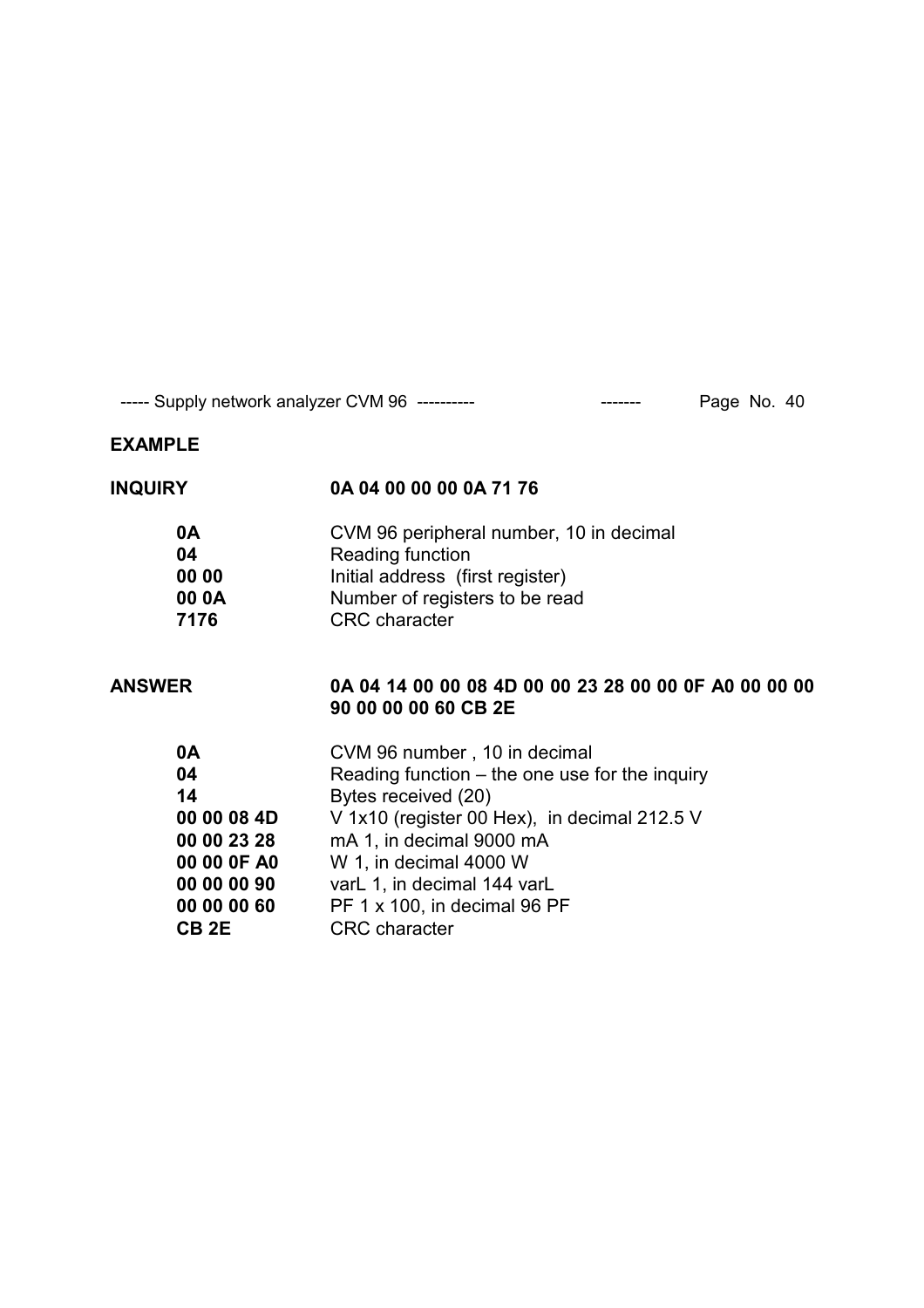# **b.- Reading digital outputs (relays) - Function 01 :**

| Inquiry | PP0100000008CRC | $(PP = peripheral No.)$ |
|---------|-----------------|-------------------------|
| Answer  | PP0101XXCRC     |                         |

Where XX (hexadecimal byte)  $\rightarrow$  translated to binary  $\boxed{b7 \mid b6 \mid b5 \mid b4 \mid b3 \mid b2 \mid b1 \mid b0}$ 

bit **b0** = relay 1 (  $1 = ON$  ;  $0 = OFF$ ) bit **b1** = relay 2 (  $1 = ON$  ;  $0 = OFF$ )

#### **c.- Write of digital outputs**

This function is used to force the status of the CVM 96 digital outputs.

| <b>Output No.</b>                      | <b>Message</b>   | <b>Answer</b>             |  |  |
|----------------------------------------|------------------|---------------------------|--|--|
| Relay 1                                | PP050000xx00 CRC | PP050000xx00 CRC          |  |  |
| Relay 2                                | PP050001xx00 CRC | PP050001xx00 CRC          |  |  |
| Where: $PP \rightarrow$ peripheral No. |                  |                           |  |  |
| $xx \rightarrow 00$ Deactivate         |                  |                           |  |  |
|                                        |                  | $\rightarrow$ FF Activate |  |  |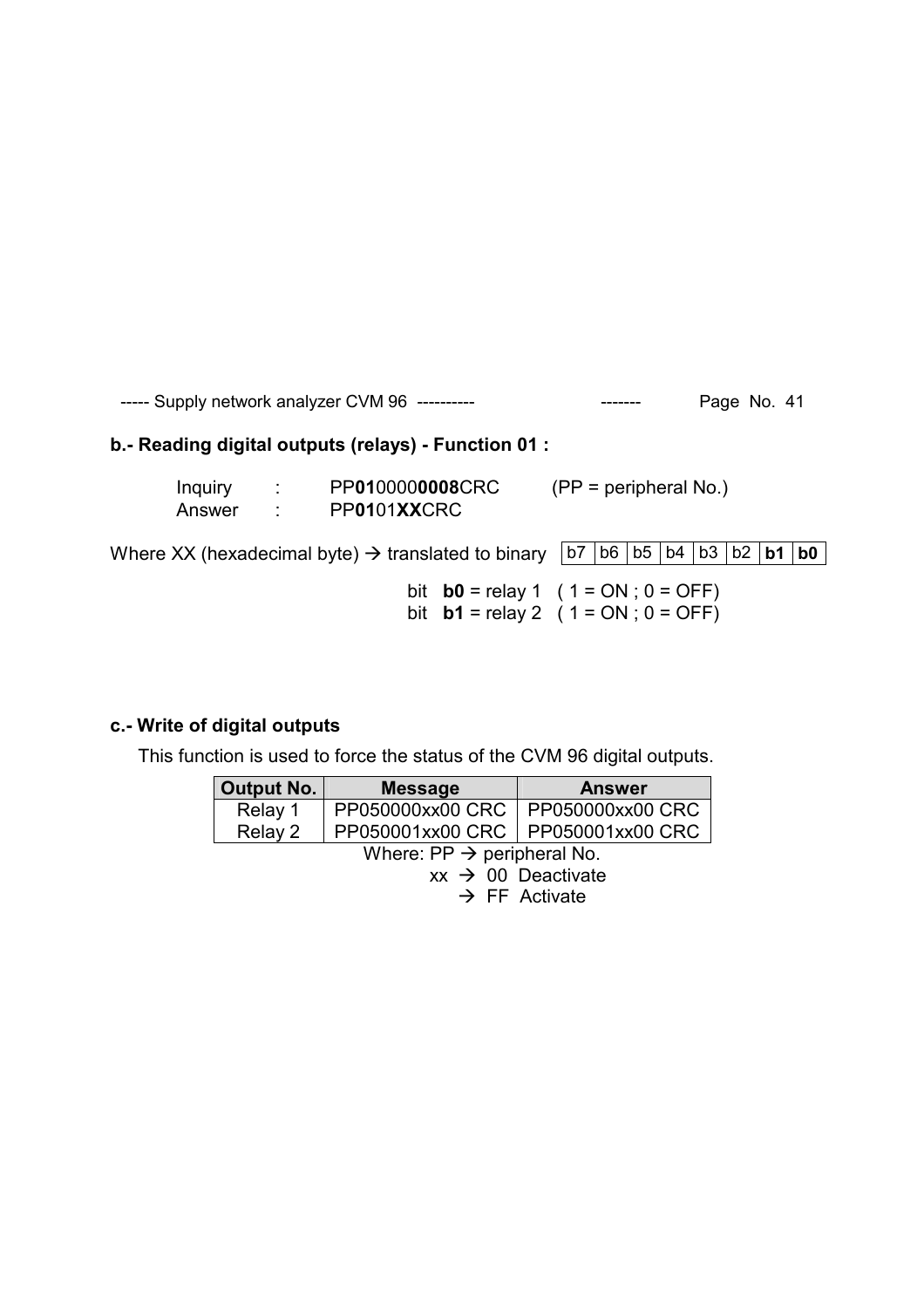#### **11.- APPENDIX A: Second SETUP of the CVM 96**

A second SETUP menu is accessible in order to perform the configuration of the CVM 96 with other features different from factory-supplied ones.

To access this menu proceed as follows:

- Being the CVM 96 powered off, simultaneously press " $\bigoplus$ ", "max" and "**min**" keys.

- Holding these keys pressed, powered the CVM 96 on.

Following messages will be then shown on display:

#### **a.- COMMUNICATION PROTOCOL: MODBUS**

![](_page_42_Figure_8.jpeg)

 $-\sqrt{2}$  key: to validate the choice and pass to the next SETUP screen:

#### **b.- SETTING COMMUNICATION PARAMETERS**

![](_page_42_Figure_11.jpeg)

- If YES is chosen: the configuration is **001 / 9600 / 8 bits / N / 1 bit**